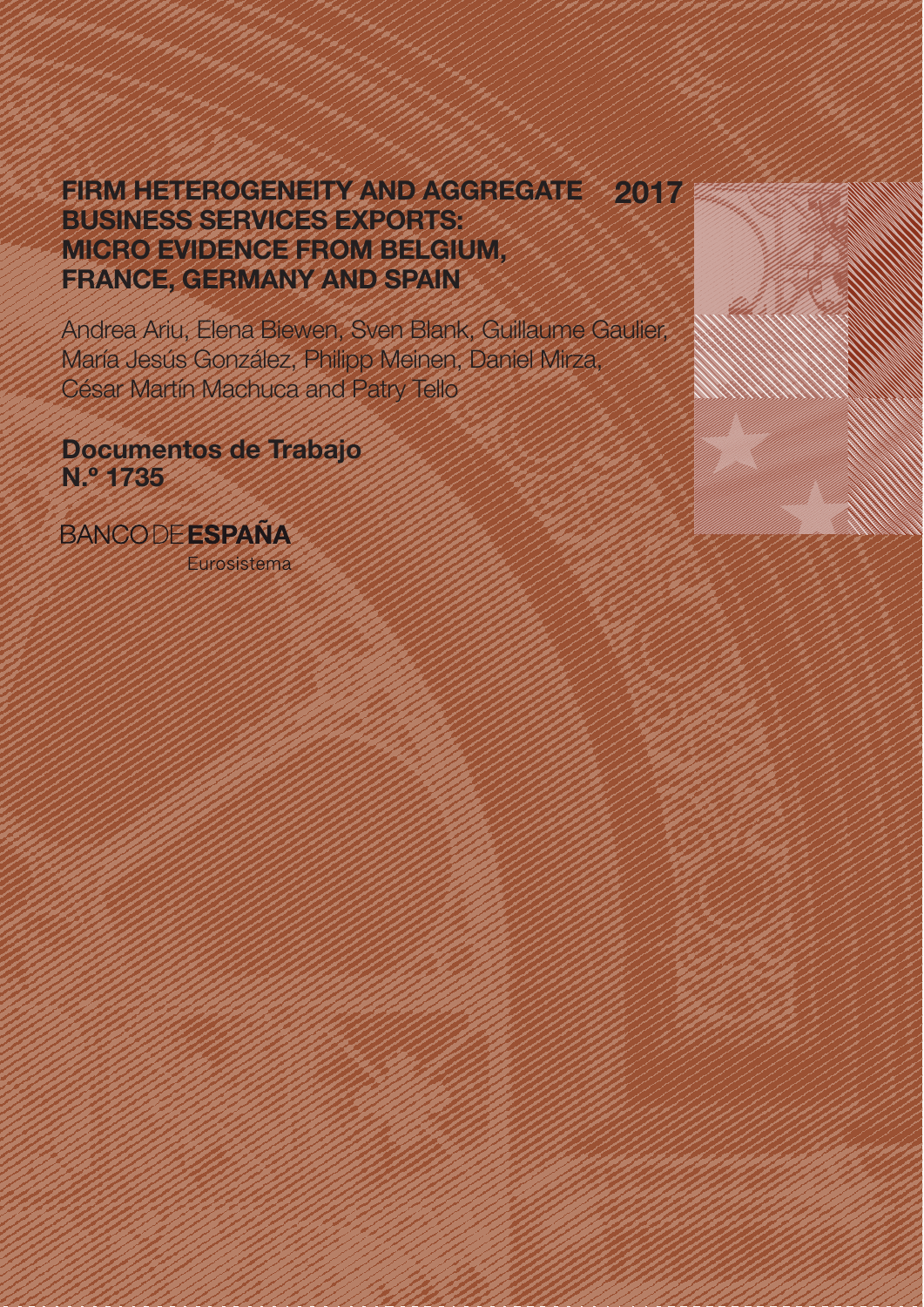**FIRM HETEROGENEITY AND AGGREGATE BUSINESS SERVICES EXPORTS: MICRO EVIDENCE FROM BELGIUM, FRANCE, GERMANY AND SPAIN**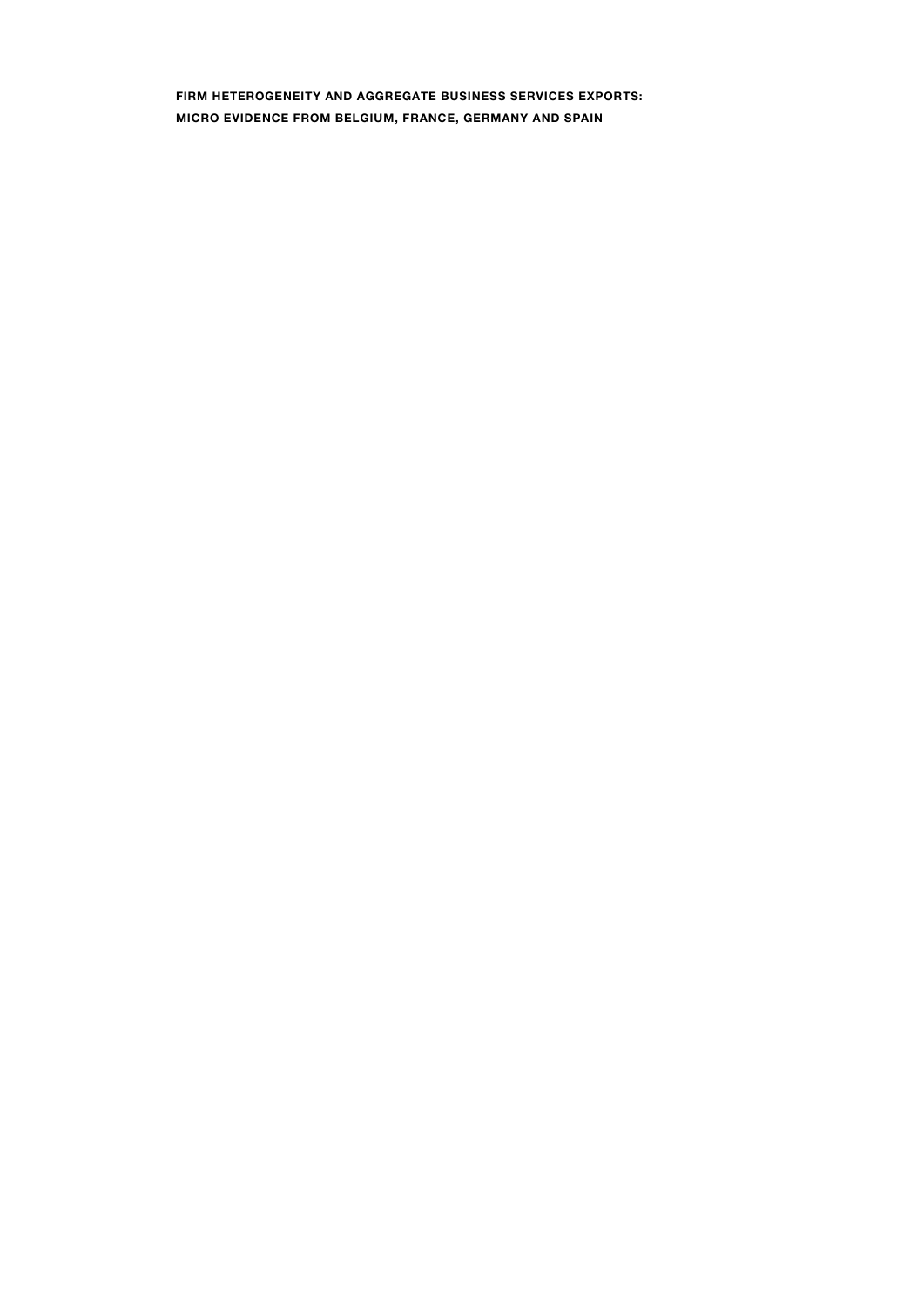# **FIRM HETEROGENEITY AND AGGREGATE BUSINESS SERVICES EXPORTS: MICRO EVIDENCE FROM BELGIUM, FRANCE, GERMANY AND SPAIN**

# Andrea Ariu

UNIVERSITY OF GENEVA, SWITZERLAND, GEORGETOWN UNIVERSITY, USA, AND CRENOS, ITALY

# Elena Biewen, Sven Blank and Philipp Meinen

DEUTSCHE BUNDESBANK

# Guillaume Gaulier

BANQUE DE FRANCE AND CEPII

# Daniel Mirza

UNIVERSITY FRANÇOIS RABELAIS DE TOURS, LEO-CNRS (ORLEANS), BANQUE DE FRANCE AND CEPII

# María Jesús González, César Martín Machuca and Patry Tello

BANCO DE ESPAÑA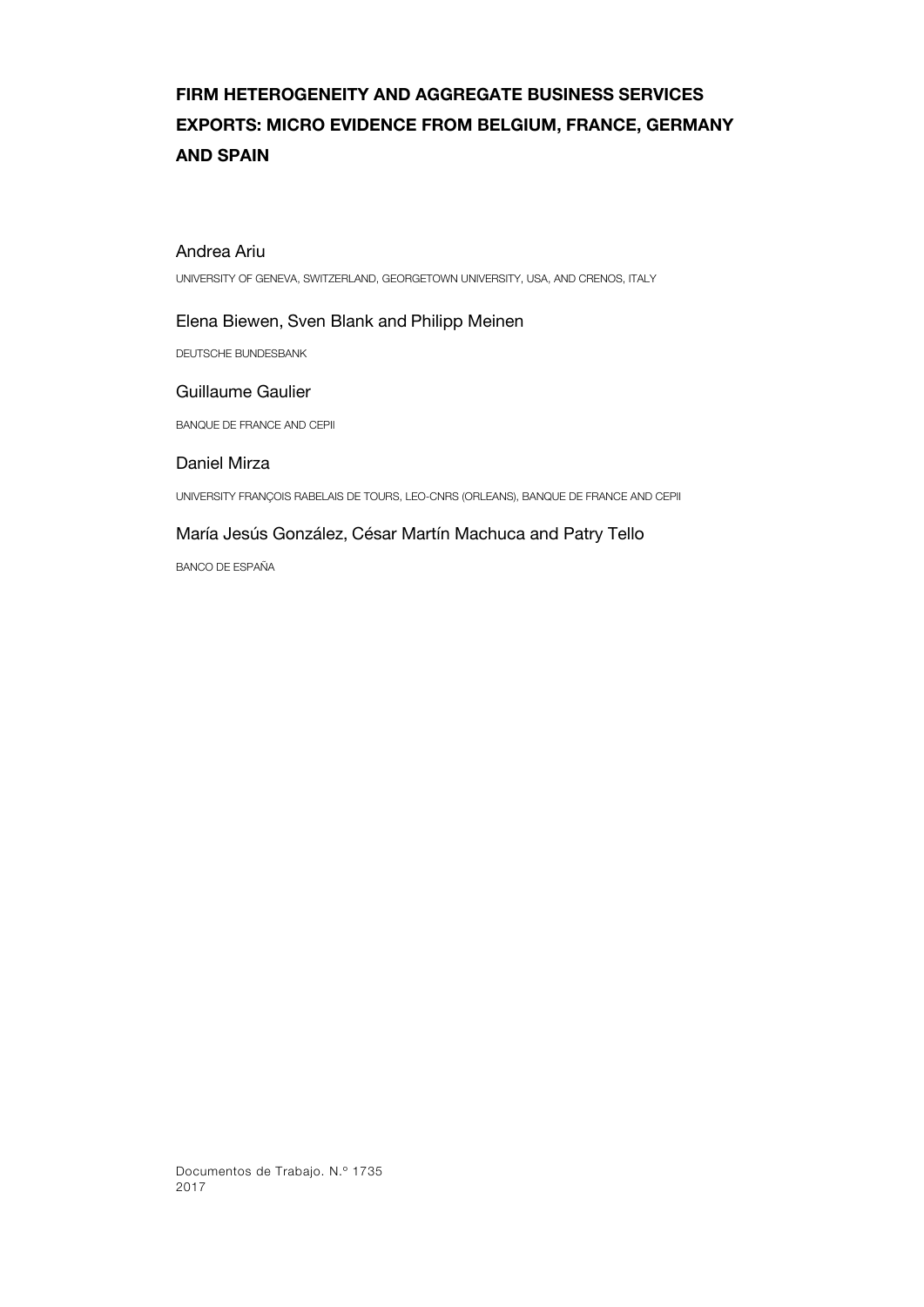The Working Paper Series seeks to disseminate original research in economics and finance. All papers have been anonymously refereed. By publishing these papers, the Banco de España aims to contribute to economic analysis and, in particular, to knowledge of the Spanish economy and its international environment.

The opinions and analyses in the Working Paper Series are the responsibility of the authors and, therefore, do not necessarily coincide with those of the Banco de España or the Eurosystem.

The Banco de España disseminates its main reports and most of its publications via the Internet at the following website: http://www.bde.es.

Reproduction for educational and non-commercial purposes is permitted provided that the source is acknowledged.

© BANCO DE ESPAÑA, Madrid, 2017

ISSN: 1579-8666 (on line)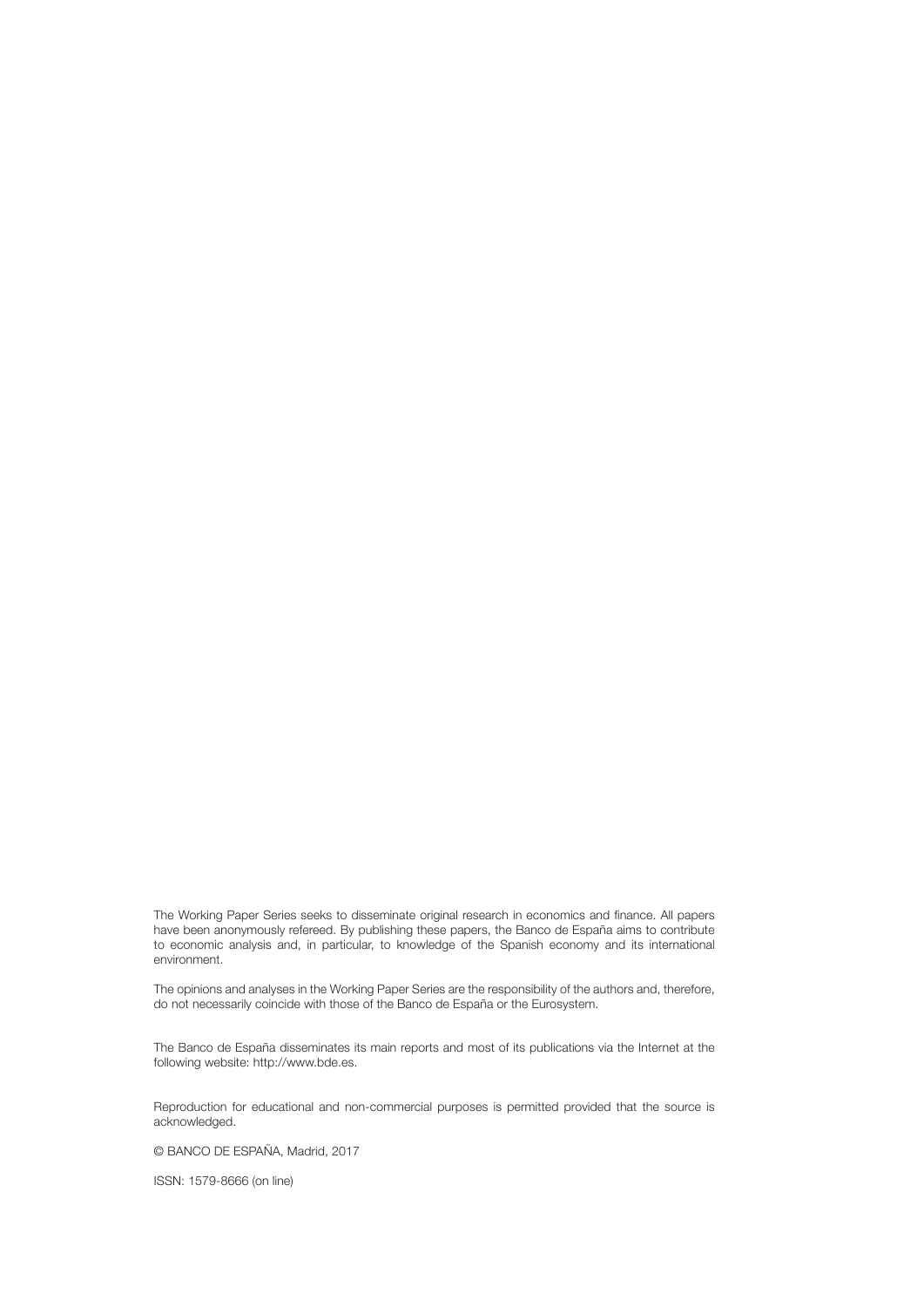# **Abstract**

This paper uses detailed micro data on service exports at the firm-destination-service level to analyse the role of firm heterogeneity in shaping aggregate service exports in Belgium, France, Germany and Spain from 2003 to 2007. We decompose the level and the growth of aggregate service exports into different trade margins paying special attention to firm heterogeneity within countries. We find that the weak export growth of France is at least partly due to poor performance by small exporters. By contrast, small exporters are the most dynamic contributors to the aggregate exports of Belgium, Germany and Spain. Our results highlight the importance of firm heterogeneity in understanding aggregate export growth.

**Keywords:** service exports, firm heterogeneity, micro data panel.

**JEL Classification:** F14.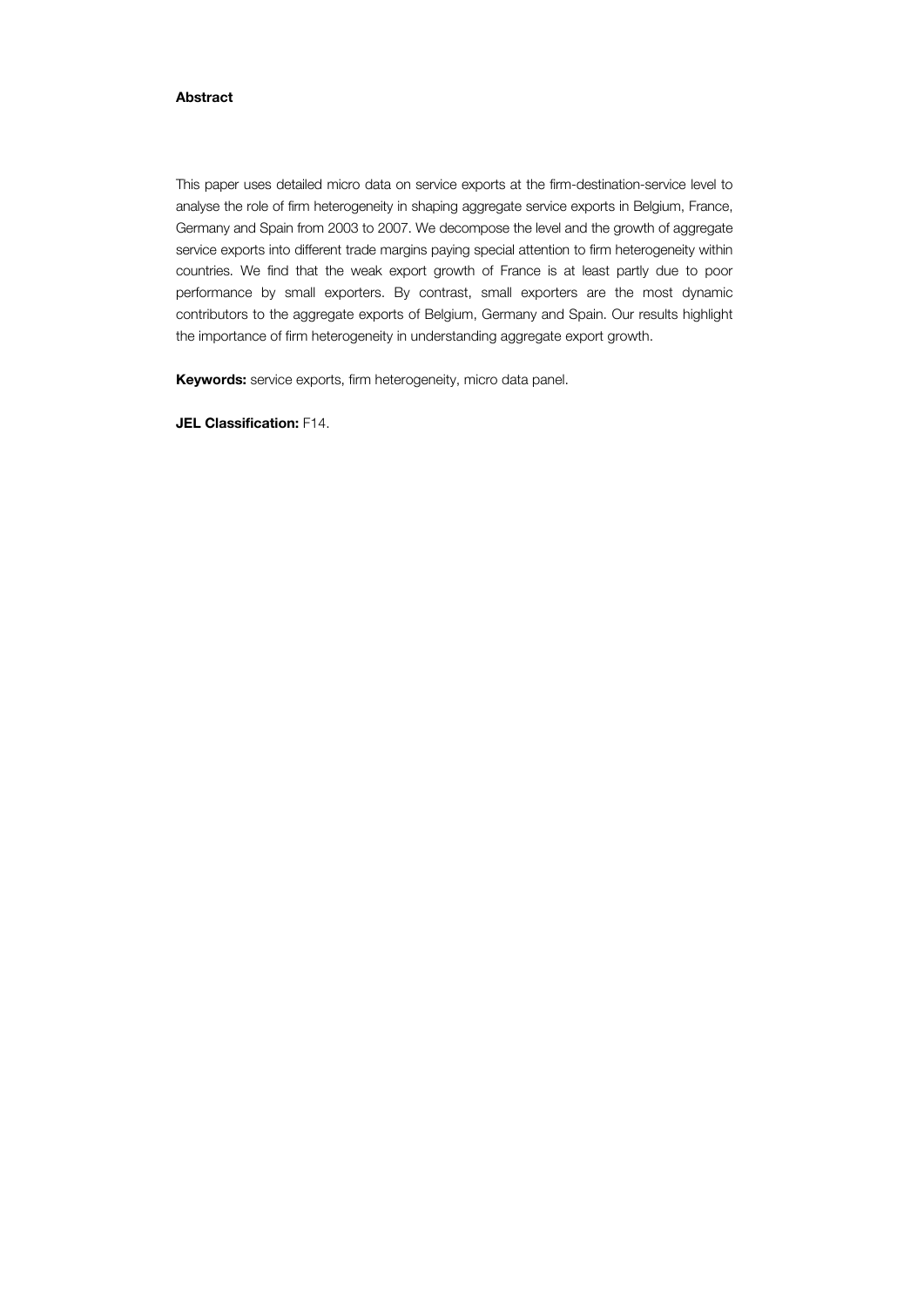#### **Resumen**

En este trabajo se emplean microdatos de exportaciones de servicios desagregados por empresadestino-tipo de servicio con la finalidad de analizar cómo afectan las características de las empresas a las exportaciones agregadas de servicios en Bélgica, Francia, Alemania y España para el período 2003-2007. El nivel y el crecimiento de las exportaciones agregadas se descomponen en diferentes márgenes, prestando una atención especial a la heterogeneidad empresarial dentro de cada país. Los resultados corroboran que el débil crecimiento de las exportaciones en Francia refleja, al menos parcialmente, el débil dinamismo de los pequeños exportadores. En contraste, este grupo de empresas es el más dinámico en el resto de los países de la muestra. Nuestros resultados subrayan la relevancia de la heterogeneidad empresarial para explicar la evolución de las exportaciones agregadas.

Palabras clave: exportaciones de servicios, heterogeneidad empresarial, microdatos de panel.

**Códigos JEL:** F14.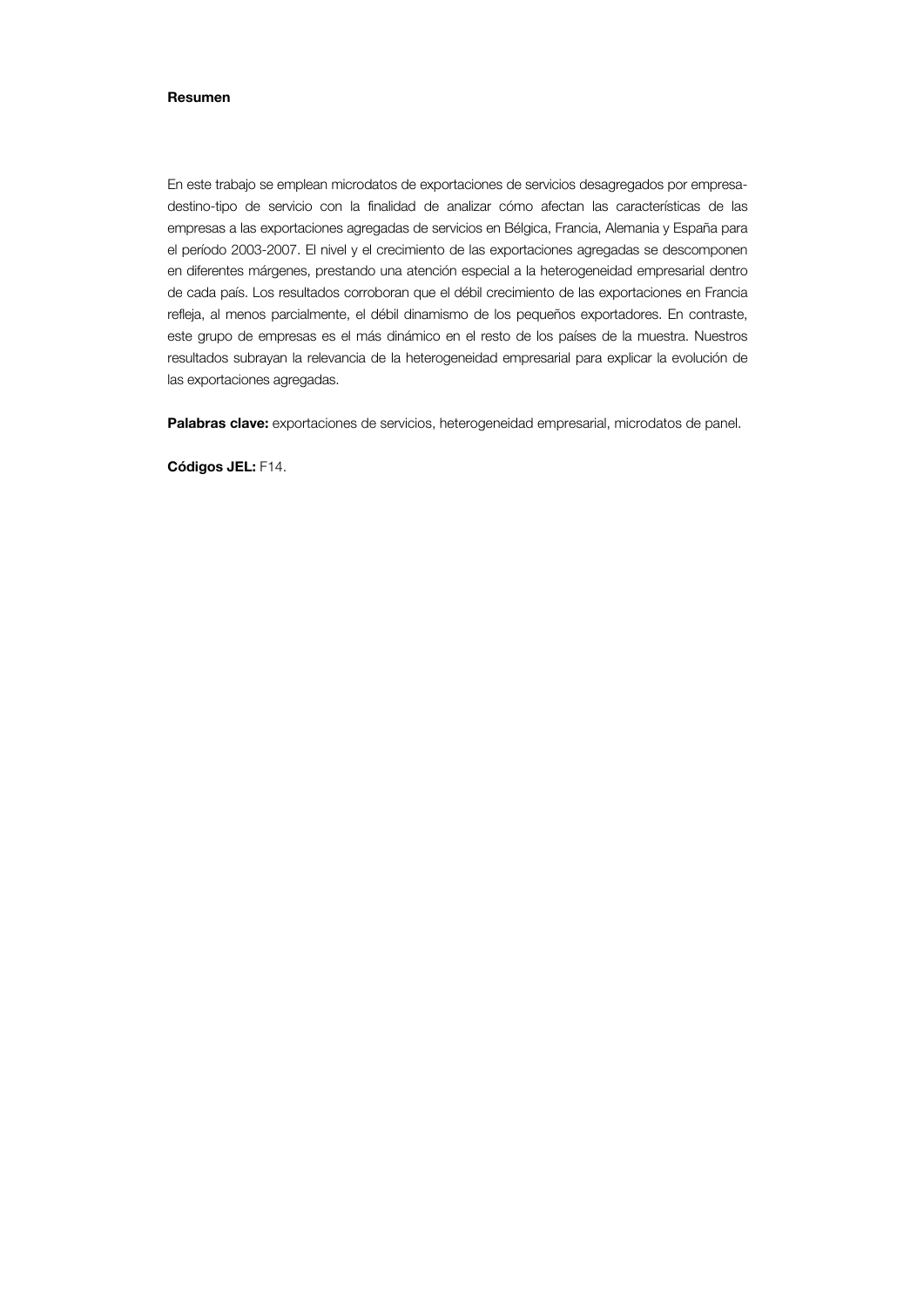### **1 Introduction**

Although still relatively small in comparison to trade in goods, EU countries' trade in business services has been extremely dynamic in recent years. The share of services exports in total production of business and other commercial services has been steadily increasing and crossborder services export values have more than doubled since the early 2000s, thanks to technological advances and market liberalisation. At the same time, aggregate data reveal significant differences in the export performance of services across major European countries. Figure 1 shows the aggregate evolution of exports of business services trade for Belgium, France, Germany and Spain. While exports of business and other commercial services grew very dynamically in Germany and, in particular, in Spain from 2003 to 2007 with growth rates of 50 and more than 70 percent, respectively, exports increased only modestly or stagnated in France and Belgium. However, the roots of these differences are largely unknown. In this paper, we study the role of firm heterogeneity within and across countries in shaping these diverging dynamics of service exports in Belgium, France, Germany and Spain. To the best of our knowledge, this is the first paper that addresses this issue using a relatively homogeneous firm level database of service exporting firms across four countries.

The starting point of our analysis is the harmonisation of the underlying micro data to ensure comparability of results both across countries and over time. We focus on other services exports during the years 2003 to 2007 given that all countries have information on these services and no breaks occur in the mode of data collection during that period.<sup>1</sup> Descriptive statistics across countries nevertheless reveal profound differences. For instance, Spain has by far the largest number of exporting firms which on average tend to export relatively small values. In contrast, in Germany significantly fewer firms are engaged in services exports, although they trade greater volumes on average. Moreover, we observe striking differences in the sector composition of service exporters where Germany stands out with over 40% of firms belonging to the manufacturing sector. In the descriptive analysis we document further differences in terms of firms' average export portfolio, entry, exit, and survival rates, as well as the degree of concentration of service exporting activities. For instance, we find the highest degree of concentration of service exports among firms in France and this concentration further increased during the sample period. Moreover, in contrast to the other countries, net entry in France is negative and new exporters display the lowest survival probability in the foreign market.

The empirical analysis then proceeds in two steps. First, we investigate determinants of the level of bilateral exports. Besides decomposing bilateral exports into different margins, we assess the sensitivity of these margins with respect to gravity-type proxies for transaction costs and market size and further analyse how responses vary across firms belonging to different size classes to account for the pronounced heterogeneity in firms' activities in Belgium, France, Germany, and Spain. Across all countries, we find that the number of firms exporting to a country explains most of the variation in exports across destination markets. Consistent with previous studies (see, for example, Bernard et al. (2011) for goods exports and Breinlich and Criscuolo (2011) for UK service exports) we find market size to have a positive impact and distance to have a negative impact on the variation of export sales. We find that this negative relationship is mainly driven by fewer firms being able to export to more distant markets; this effect is particularly strong for Belgium and Spain. In addition, we find that the sensitivity to foreign market GDP increases with firm size. This is consistent with the hypothesis

I

**<sup>1</sup>** The only exception is Belgium, which switched from a requirement for firms to report service exports above a certain threshold value to a survey-based data collection approach in 2006; see Section 2.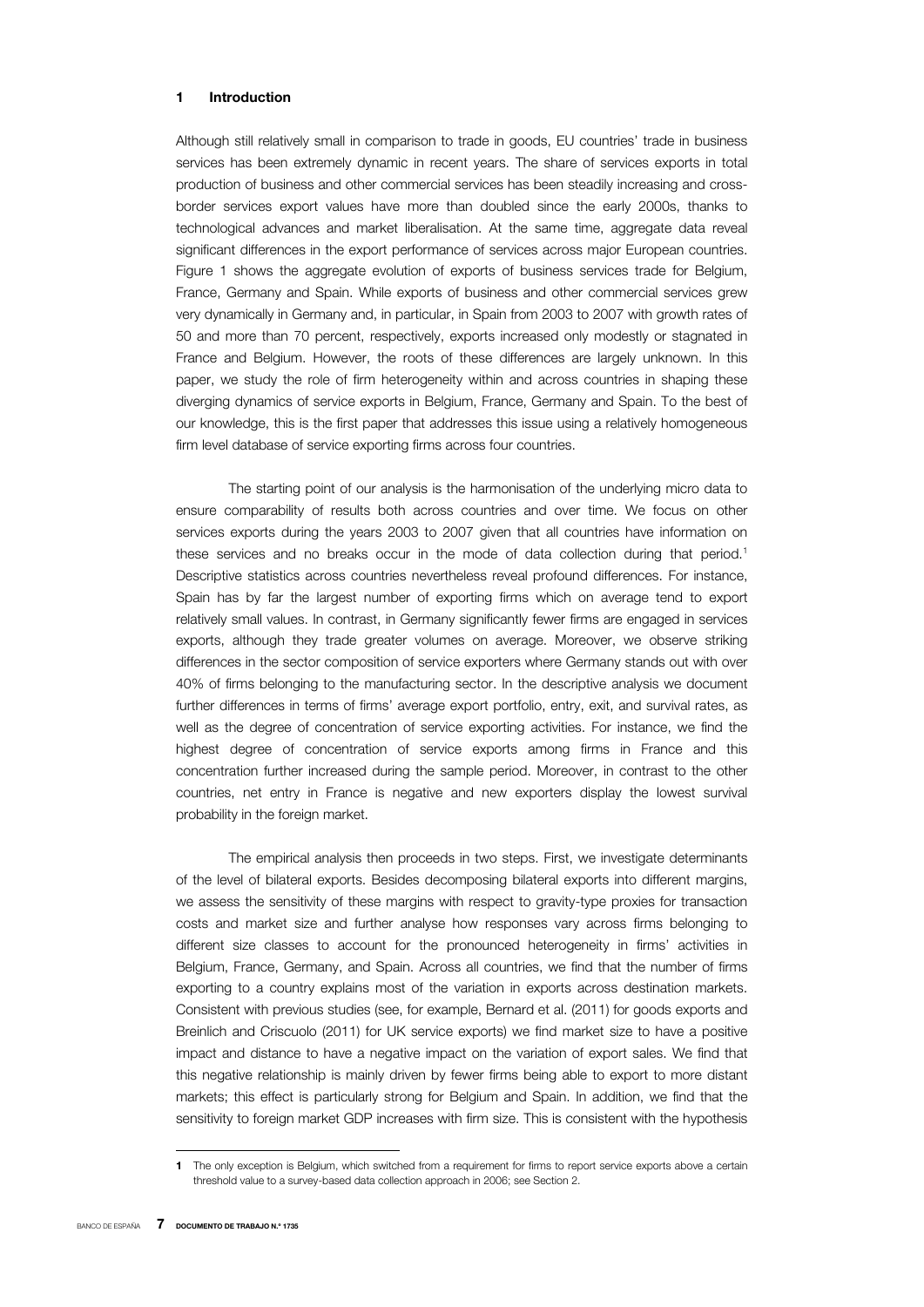that larger firms are better able to face higher demand and stronger competitiveness in large markets, which is especially pronounced for German service exports. Moreover, we find that the heterogeneity in responses to market size across small and large firms is highest in France, which may indicate that small firms in France have relatively more problems in serving larger markets. In contrast, export sales to more distant markets decrease with firm size for all countries since smaller firms mainly serve neighbouring countries and variable trade costs are relatively more important for firms trading larger volumes.

Second, we look at the evolution of service exports over time. To understand factors behind the divergent growth dynamics observed in the four countries, we decompose midpoint growth rates into the contribution of entering and exiting firms, country and service switching (the extensive margins) as well as increases or decreases of ongoing trade relationships (the intensive margin). The intensive margin and the firm entry margin significantly contributed to the growth performance in Germany and Spain during the sample period. In France, on the other hand, the net firm margin performed rather poorly indicating that the relatively weak growth in aggregate service exports may be explained, to some extent, by relatively few firms becoming active in cross-border service trade. Moreover, we regress midpoint growth rates on categorical variables for firm, service and destination country groups in order to assess the growth dynamics of firms, services and countries in each of the four countries. Interestingly, while the largest firms depict the highest relative growth dynamics in France, firms from smaller size classes generally underperform. In Germany, Belgium, and, albeit to a lesser extent, Spain, on the other hand, smaller exporting firms grew particularly dynamically in comparison to an average firm, while the largest firms underperformed in relative terms. These results may suggest that smaller firms in France face more obstacles to consolidate and expand their export activities compared to other countries. Furthermore, we find that services exports to emerging markets, such as China and Eastern Europe, grew more dynamically compared to more mature markets. While this pattern is relatively robust across Belgium, France, Germany and Spain, we find a large degree of heterogeneity in terms of the dynamics of service categories across the countries.

 This paper contributes to the literature by analysing the features of the most dynamic component of trade growth in recent years, i.e. services exports. Despite the increasing importance of trade in services, knowledge about their dynamics is still limited. For trade in goods, several papers analyse the different firm level determinants of export growth. Bernard et al. (2009) analyse the evolution over time of trade by disentangling aggregate flows into their margins; Araujo et al (2012), Albornoz et al. (2012), Buono et al. (2008) and Lawless (2009) analyse the choice of increasing the number of markets served; Freund and Pierola (2010) study the dynamics of firms' product portfolio. Carballo et al. (2014) focus on the role of finding new customers. For services, Ariu (2016a) argues that the majority of export growth is due to an increase in the intensive margin of trade, while all extensive margins play only a marginal role. All these studies are limited to the analysis of one country only and do not highlight the importance of firm heterogeneity in shaping aggregate figures. On the one hand, this limits the capacity to make quantitative comparisons across countries. On the other hand, by ignoring the heterogeneity across firms, the capacity to identify the key players in shaping aggregate figures and the capacity to draft policy responses are rather limited. The contribution of our paper is to introduce heterogeneity into the understanding of business service exports and to compare the results across different countries using a micro-to-macro approach. Finally, our paper relates to the recent literature analysing firm-level patterns of trade in services: Breinlich and Criscuolo (2011), Ariu (2016b), Kelle and Kleinert (2010), Walter and Dell'mour (2010),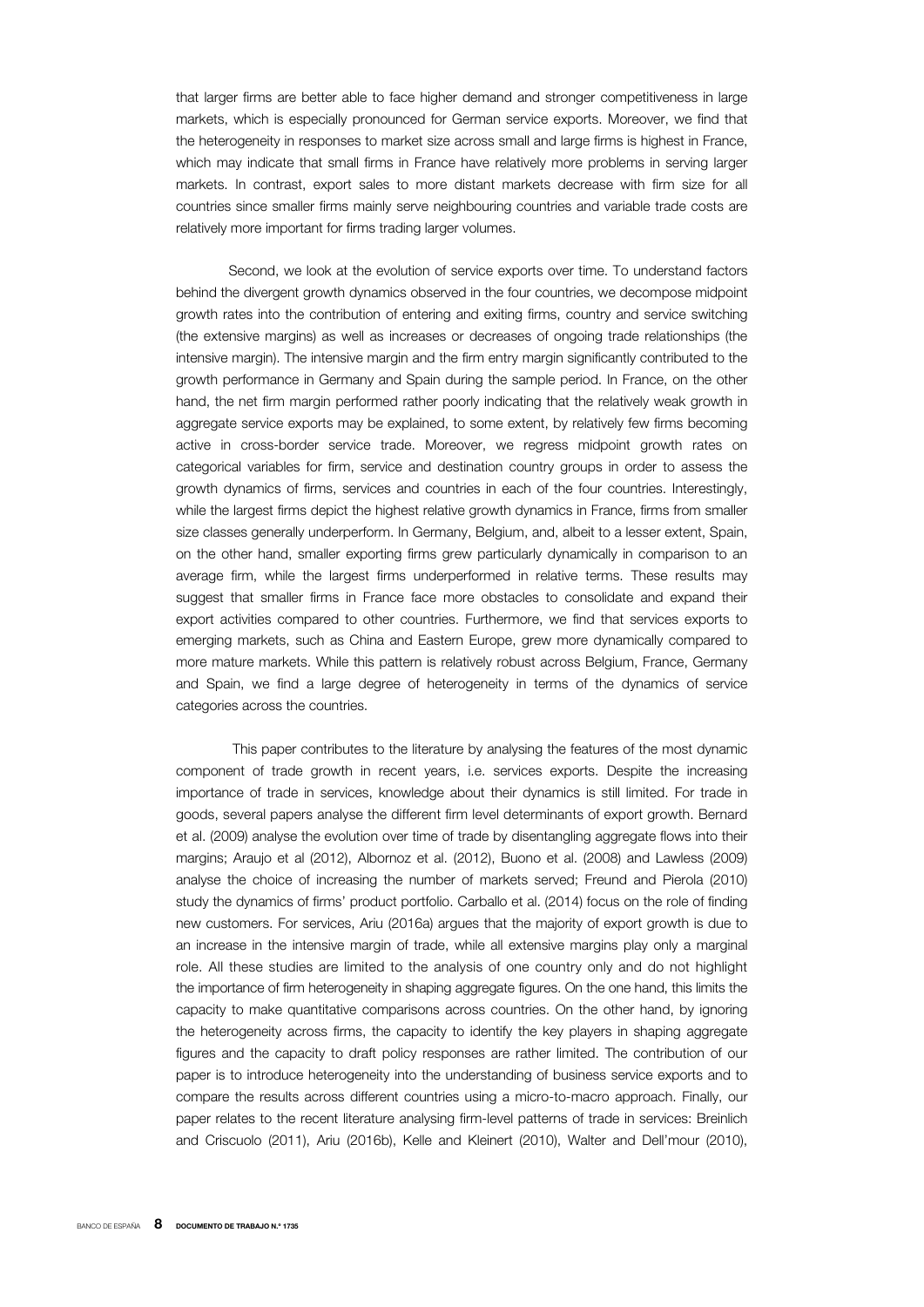González and Rodríguez (2010), Gaulier et al. (2011), Ariu and Mion (2016) and Federico and Tosti (2016).

The structure of the paper is as follows. Section 2 describes the harmonisation of the data sets and presents key descriptive statistics. In Section 3 we disentangle the drivers of the cross-sectional variation. In Section 4 we analyse the growth rates and Section 5 concludes.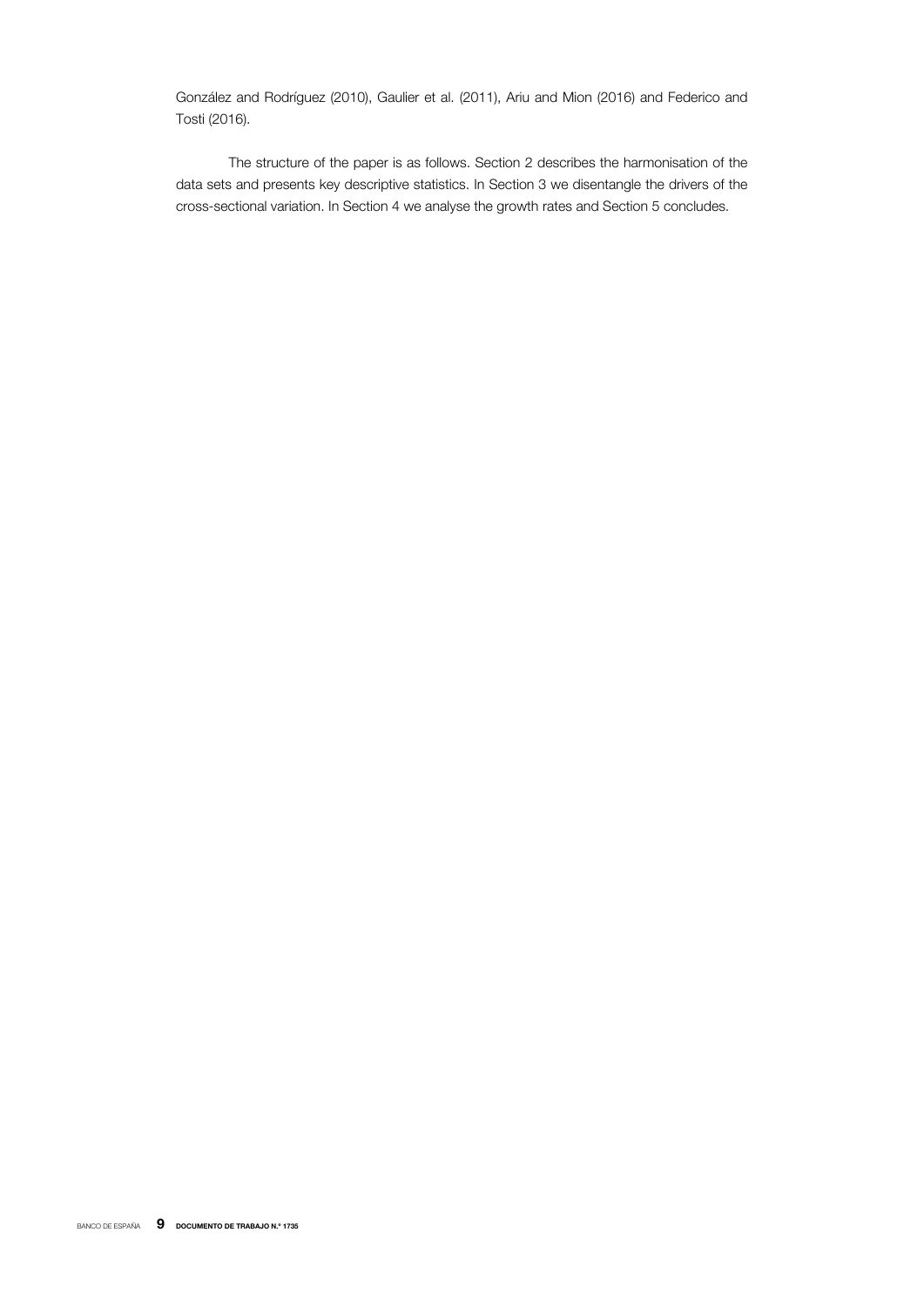#### **2 Data and descriptive statistics**

To analyse the underlying micro-patterns that drive the differences in aggregate service export performance across Belgium, France, Germany and Spain, we resort to comprehensive firmlevel datasets. These provide, for each of the four countries, information on firm-level service exports with details of the destinations served on a yearly basis.

Due to the confidential nature of these firm-level datasets, we cannot pool the data across countries. In order to obtain comparable results, we analyze the micro drivers underlying aggregate service trade by running standardized routines across countries. Still, there are certain caveats with respect to the comparability of the data sets within countries over time as well as across the four countries. Comparability of data within countries over time may be impeded by a change in reporting thresholds and the mode of data collection. A change in reporting thresholds occurred in France in 2009 (from 12,500 Euro to 50,000 Euro) and in Spain in 2008 (from 12,500 Euro to 50,000 Euro), implying that the respective years of threshold change cannot be used to investigate midpoint growth in the two countries. $2$ Moreover, Belgium had a reporting threshold of 12,500 Euro until 2005 and switched to a survey-based data collection approach in 2006. Germany had a constant reporting threshold of 12,500 Euro throughout the sample period. Hence, we focus on the years 2003 to 2007, a period for which at least three out of the four countries have a homogenous reporting threshold over the entire sample period.

In addition, comparability of datasets across the four countries may be hampered by differences in terms of service definitions as well as country coverage.3 We address such concerns by harmonising the data set along these dimensions. First, we focus on services that are available in all of our four countries. We therefore focus on the Balance of Payments category *"Other Services"* excluding financial and insurance services. Moreover, *"Merchanting"* services are not part of the analysis since this information is not available for all countries. Even after restricting the country samples to these service types, there are differences across countries in terms of individual service definitions; more specifically, some countries have more disaggregated services codes than others (see Table A1).4 We therefore group individual services into six categories that are comparable across the four countries (see Table A2). Second, we restrict the set of destination countries to those countries that are present in all four countries in a given year. Appendix A contains further details on the harmonisation efforts as well as specificities regarding the data in each country.5

To check whether our micro data can be used to assess country-level service exports, we plot the evolution of service exports for the years 2003 to 2007 based on aggregated firmlevel information. In general, micro data may diverge from official service trade statistics because of estimates or corrections that are applied by statisticians. However, Figure 2 shows

**<sup>2</sup>** In the process of switching to a survey for measuring trade in services, the Banque de France reviewed its data collection system and found that the volume of transactions by firms not among the 500 largest had been underestimated (Ranvier, 2012). The under-reporting by commercial banks of cross-border service transactions of their clients may have worsened in the last few years of this system (until 2010), but by limiting our sample period to the years 2003 to 2007 we hope to limit the increase in the bias.

**<sup>3</sup>** The type of services definitions in this paper are based on the fifth edition of the Balance of Payments Manual (BPM5).

**<sup>4</sup>** For instance, It services in Germany just entail one single code whereas there is more granular information for other countries.

**<sup>5</sup>** Detailed descriptions of the respective datasets can be found in Ariu (2016a) for Belgium, Gaulier et al (2011) for France, Biewen and Schultz (2014) for Germany, and González and Rodríguez (2010) and Banco de España (2014) for Spain.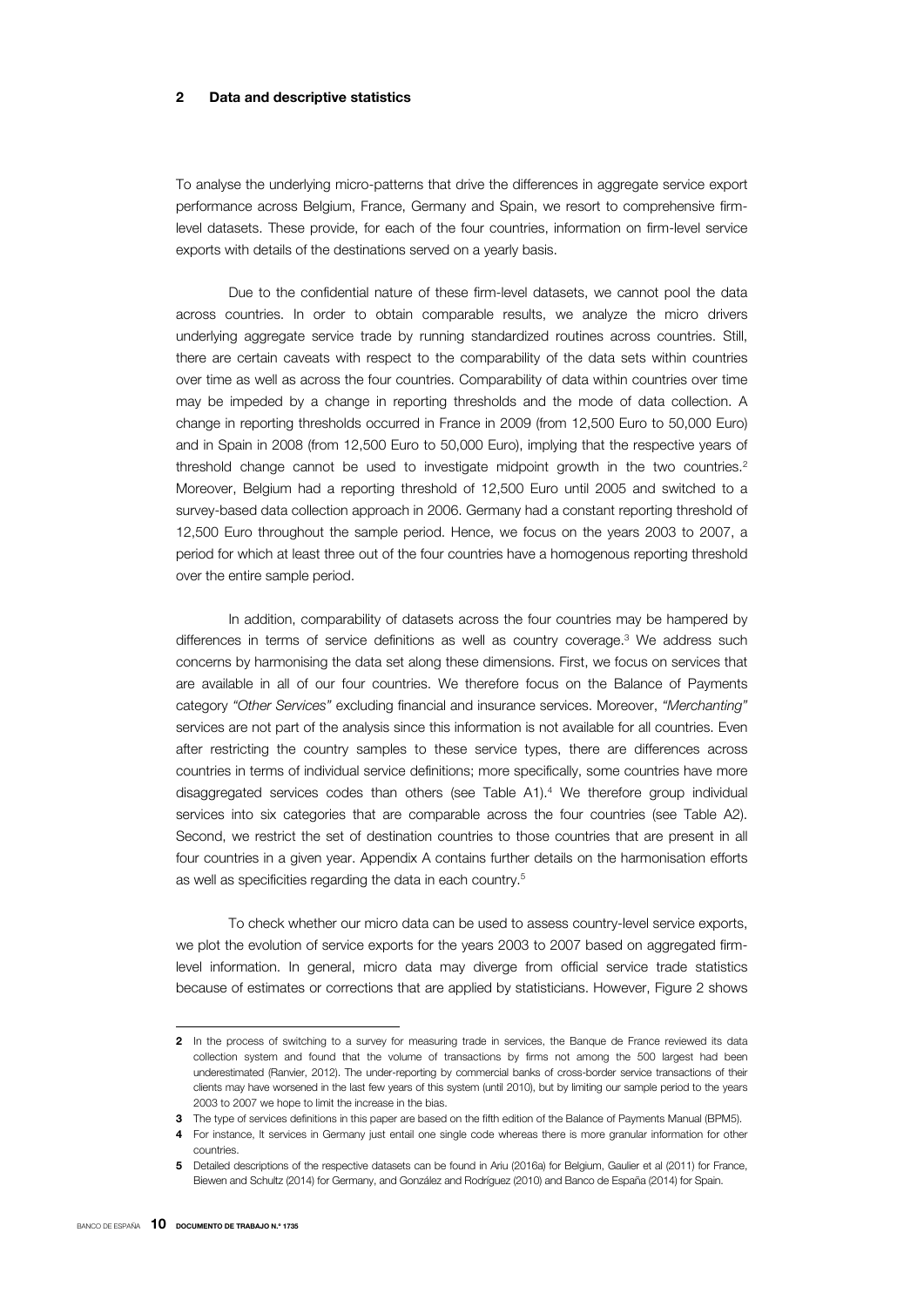that our aggregated firm-level information resembles the time-series properties of the official statistics from Eurostat in Figure 1 quite closely.

Table 1 presents the number of firms, services and trading partners for each country as well as the volume traded for the years 2003 to 2007.<sup>6</sup> It reveals large differences in terms of the number of firms active in service trade across countries. On average, figures range from 5,000 service traders in Germany to 24,000 in Spain and more than 9,000 and 10,000 firms in France and Belgium (for the years 2003 to 2005), respectively.<sup>7</sup> While there was an increase in the number of exporters by almost 50 percent in Germany and Spain from 2003 to 2007, the number of service exporters decreased by 17 percent in France.<sup>8</sup>

With regard to the average number of countries served and services sold per exporting firm, Germany stands out with roughly 5 trading partners on average and around 1.5 services sold. In comparison, Spain and France have figures of around 1.8 and 2.2 countries served on average, respectively. Spanish firms tend sell slightly more services by firm on average compared to France (1.4 services per firm vs. 1.2 services per firm).

Differences across countries with regard to average export sales per firm are also pronounced. Export sales of the average Spanish firm are roughly 0.8 million Euro, while they amount to 2.0 and 8.5 million Euro for France and Germany, respectively, on average over time. Table 1 further reveals that average firm sales increased from 2003 to 2007 by 35 and 19 percent in France and Spain, respectively, while they remained constant in Germany.

The last three columns of Table 1 present the share of total exports of the top one percent, five percent and ten percent of exporters, respectively. Consistent with findings in the goods trade literature, the distribution of export volumes is right-skewed in all countries, with the bulk of export sales concentrated on a few top trading firms, confirming a pronounced heterogeneity across service exporting firms. While the figures are similar for Belgium, Germany and Spain and are relatively stable over time, the concentration is higher in France and increases from 91 percent in 2003 to 95 percent in 2007 for the top ten percent of the distribution, which is consistent with the observed decrease in the number of firms and increase in traded volumes per firm.

In Appendix B we further report the decomposition of total trade into service categories and sectors (Tables B1 and B2). For all countries, the "Other Business Services" category represents the bulk of exports. Turning to the distribution across industries (Table B2), we find, in line with the previous literature (see Ariu, 2016a, Breinlich and Criuscuolo, 2011 and Kelle, 2012), that service trade is not limited to firms belonging to the service sector itself, but also that firms in the manufacturing sector are engaged in providing services abroad, pointing to a potential complementarity between goods and service trade. The presence of manufacturing firms in the trade of "Other Services" is strongest in Germany, with a share in total exports of no less than 40 percent, while in Belgium, France and Spain exports of manufacturing firms amount to roughly 15 percent of exports. In these countries, exports

I

**<sup>6</sup>** Due to the switch to a survey-based statistical approach in 2006, the data for Belgium are shown until 2005 only. Please also note that the statistics presented in Table 1 are calculated before the datasets were harmonised in terms of definition of service codes and country coverage.

**<sup>7</sup>** In principle, differences in the methods of reporting service transactions may also lead to differences in terms of the number of services traders across countries. To the extent that this statistical bias is constant across countries, it should not affect the dynamics analysed in subsequent sections.

**<sup>8</sup>** Note also that the number of goods exporting firms in France decreased during that period, consistent with the development of French service exporters.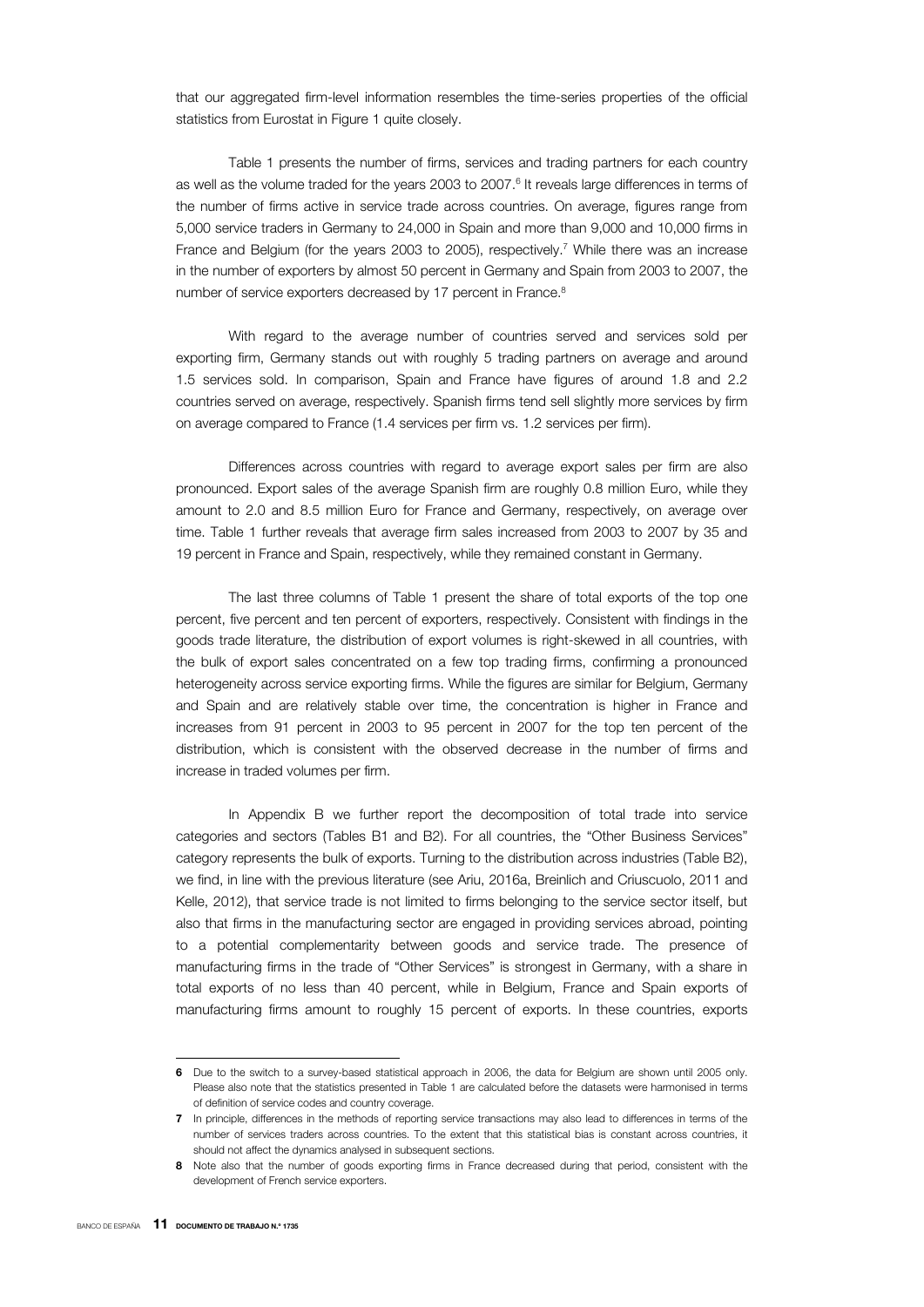of "Other Services" are mainly conducted by firms belonging to the business services sector, as in France and Belgium, or the IT and communication sector as in Spain.

We conclude the descriptive analysis by looking at the entry and exit dynamics of exporting firms as well as their survival in markets abroad; see Table 2 and Table 3, respectively.9 Table 2 shows that the share of firms entering the market relative to all firms active in service trade is larger than firms' exit rates in Germany and Spain, while it is smaller in France, implying a decreasing number of active service exporters over time. At the same time, while entry and exit rates are relatively high in France and Spain, Germany exhibits both a lower entry and exit rate, with the share of firms exiting foreign markets relative to all active firms being only half of those in the other countries. Table 3 furthermore shows that entry and exit patterns are also mirrored by the survival rates of firms. French export starters display the lowest survival rate with only about 31 percent of firms staying in the market after the first year. In Spain, the probability of survival is slightly higher (36 percent), while in Germany more than half of new exporters also remain in the market in the next year (57 percent). In addition, the share of exporting firms that stay active for more than one year is largest in Germany, followed by Spain, suggesting a relatively steep learning curve of firms in these countries. In contrast, the learning curve appears to be rather flat in France.

**<sup>9</sup>** Due to the switch to a survey in 2006, we exclude Belgium form this analysis.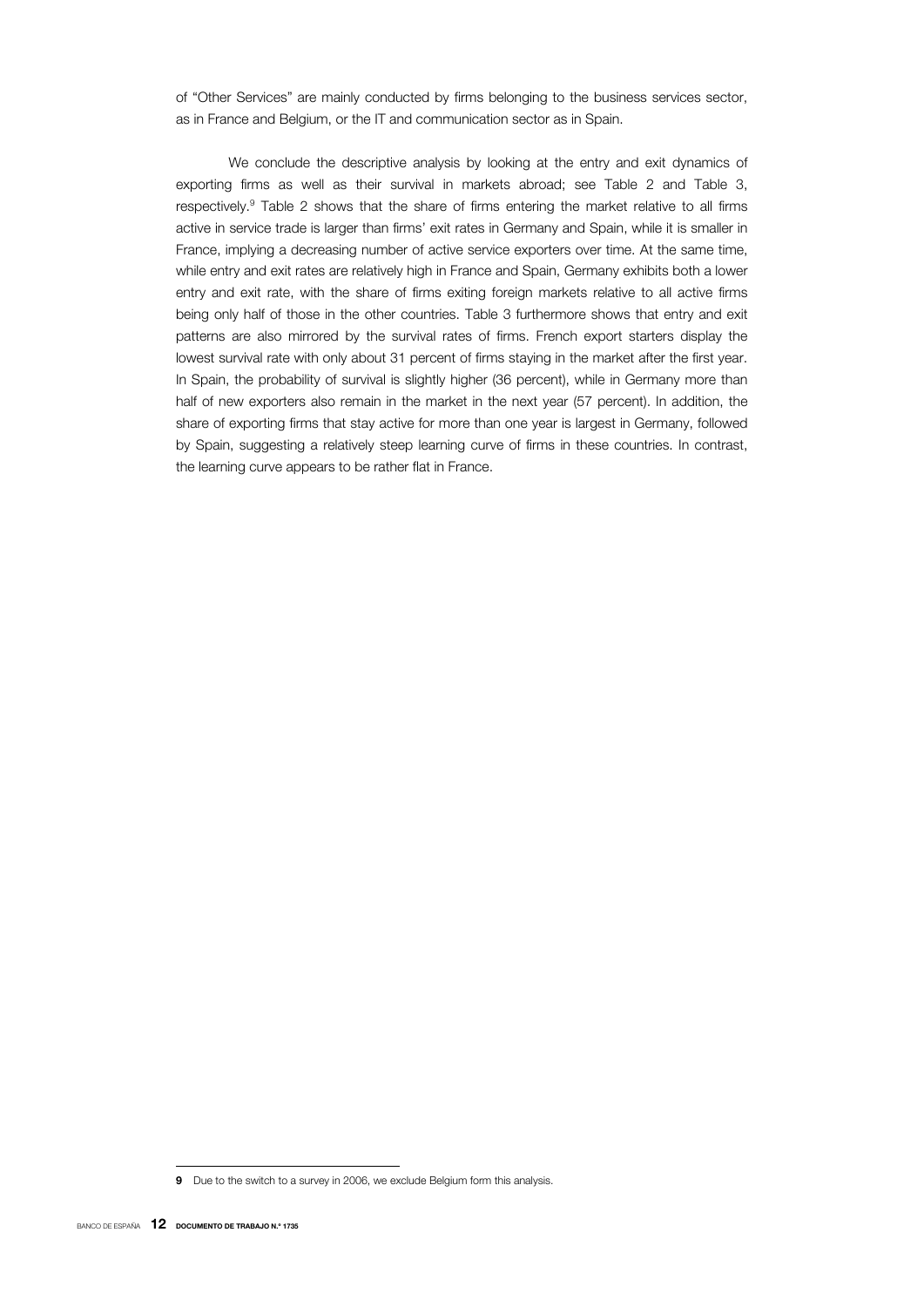#### **3 Trade margins: differences and similarities**

In this section we analyse the cross-sectional variation of business services exports by country, proceeding in three steps. First, we analyse which margins drive bilateral services exports. Second, we investigate differences across the four countries in terms of the mean responses of their firms to foreign demand and trade transaction costs. Finally, we extend the analysis to account for potentially heterogeneous responses across firms of different size.

We begin by decomposing each country's total exports to destination  $d$  in year  $t$  ( $X_{dt}$ ) into two extensive margins, i.e. the number of firms ( $F_{dt}$ ) and the number of services ( $S_{dt}$ ), and one intensive margin, i.e., the average value of exports per firm and service category ( $\bar{x}_{dt}$   $\equiv$  $X_{dt}/(F_{dt}S_{dt})$ :

$$
\log X_{dt} = \log F_{dt} + \log S_{dt} + \log \overline{x}_{dt}.
$$
 (1)

As pointed out by Bernard et al. (2009) in their analysis of trade in goods, by regressing the log of each margin on  $\log X_{dt}$ , we obtain a coefficient that represents the percentage contribution of that margin in explaining the variation of total trade across destination countries.<sup>10</sup>

Table 4 presents the results for the year 2005; for ease of reading, we only show the point estimates (which are statistically significant at the one percent level). For all four origin countries, the coefficient on the number of firms explains most of the variation across destination markets in terms of export values. This means that the biggest export markets differ from small ones mostly because of a difference in the number of firms that are able to export there. This is especially true for Spain, where the number of firms explains 70 percent of the variation in total exports across destination countries, while it is lower for France, Germany, and Belgium (55, 63, and 68 percent, respectively). By contrast, the opposite ranking is found in terms of the intensive margin: in France 35 percent of trade variation across destination countries is accounted for by the average exports per firm and service (intensive margin), 26 percent in Germany, 14 Belgium and 12 percent in Spain. The results may mirror the fact that firms in Germany have a broader export portfolio in general, whereas in France export sales are more concentrated among a few large firms that tend to serve several markets with high sales, while small firms focus on close-by markets only. This may reduce the role of the firm margin relative to that of the intensive margin. The descriptive statistics presented in the previous section indeed suggest that service exports are more concentrated in France relative to the other countries. We will further investigate this point below by explicitly accounting for the heterogeneity of service exporters. The service type margin explains 10 to 12 percent of the total variation in exports across countries in France and Germany, whereas it accounts for 18 to 19 percent in Spain and Belgium, respectively. The relatively high importance of the firm margin in combination with the relatively low importance of the intensive margin in Spain can be explained by the fact that Spanish exporting firms tend to be numerous but export only comparatively small values on average as outlined in Section 2.11

**<sup>10</sup>** Given that the equation is an identity and our variables are in logs, the sum of these coefficients equals unity.

**<sup>11</sup>** In Tables B3 and B4 we also present the impact of the cross-sectional intensive and extensive margin for the manufacturing and services sectors, respectively. While we find quantitatively similar results for the services sector, the cross-sectional variation due to the intensive margin is somewhat larger for the manufacturing sector.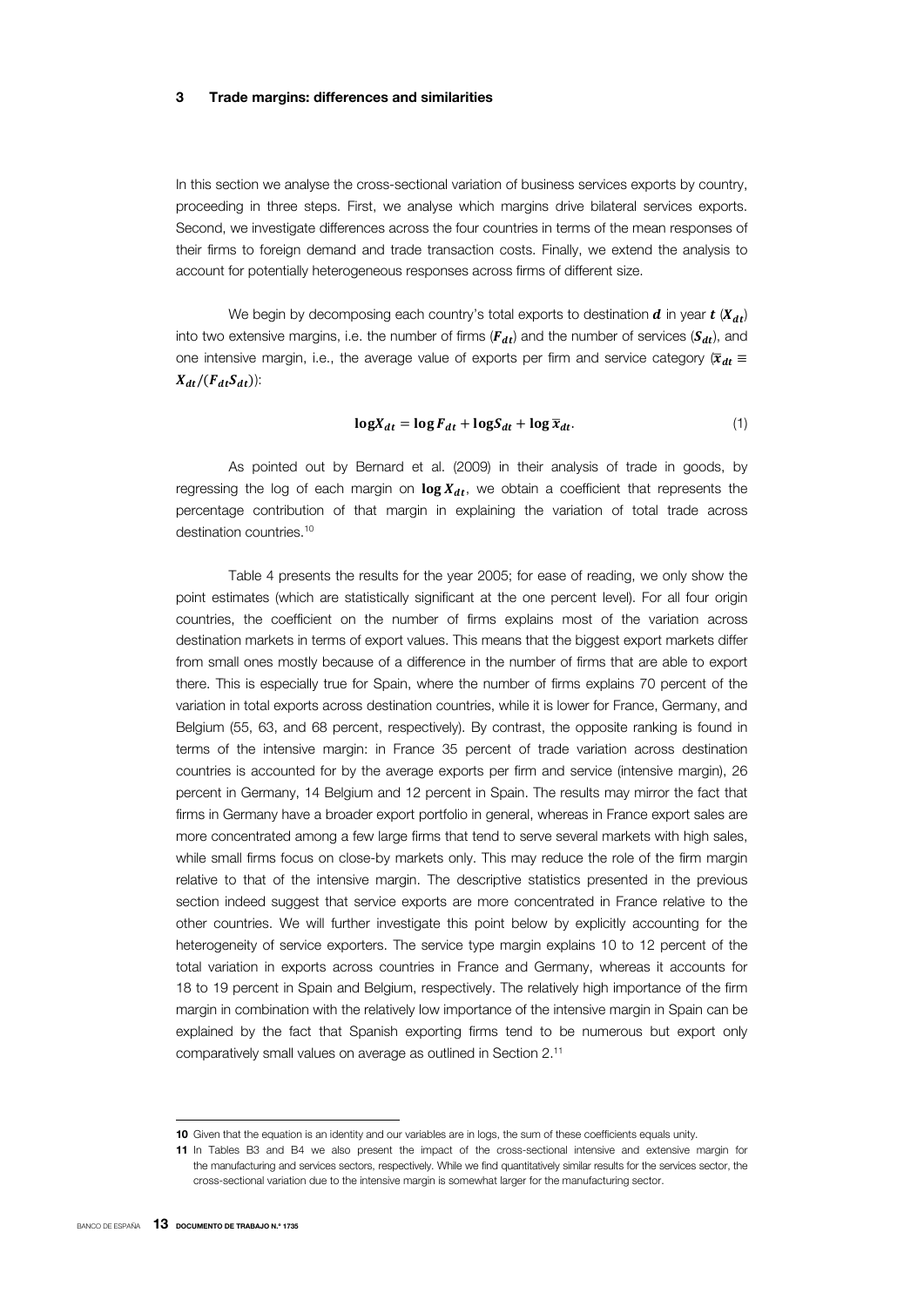Second, we follow Breinlich and Criscuolo (2011) and Bernard et al. (2011) by regressing country-level bilateral exports as well as the three margins on gravity-type variables such as distance and foreign market GDP.<sup>12</sup> This allows us to decompose the impact of gravity variables on services exports into its effects on the extensive and intensive margins. We again focus on the year 2005.

We first concentrate on the drivers of bilateral exports as a whole (first column, under each country considered in Table 5). Here, it appears that Belgian and Spanish exports of services are more sensitive to geographic distance (-1.07 and -0.94) compared to France (-0.66) and Germany (-0.76. To the extent that distance is a proxy for trade costs, this is consistent with the idea that French and German exports of business services are less sensitive to trade costs than those of the other countries. This might suggest that France and Germany are better able in diversifying their exports with respect to more distant markets.13. The estimated elasticity with respect to foreign demand, as proxied by the GDP of the trading partners, is highest for Germany and Spain (0.99).

By disentangling the effect across the different trade margins (Table 5), we observe that most of the negative effect of distance on aggregate trade is due to the variation in the number of firms in all four countries. More specifically, the decrease in exports due to distance is explained by fewer firms being able to sell to more distant destinations. As expected, this effect is particularly strong for Belgium and Spain although it is present in all countries. Moreover, we observe that the number of exported services per firm also tends to decrease with distance. By contrast, distance is found to have a statistically significant negative impact on the intensive margin in Germany only, while it is insignificant for the other countries. The ambiguous finding for the intensive margin may be due to two opposing effects. On the one hand, a reduction in variable trade costs allows incumbent firms to expand their sales. On the other hand, due to selection within firms, a reduction in variable trade costs may lead to ambiguous effects since firms may start exporting to new export markets and provide additional services which typically involve smaller export values (see Bernard et al., 2012, for a detailed discussion). GDP in destination countries is positively correlated with the firm and services margins, meaning that in larger export markets, countries tend to trade with more firms and services. The correlation of foreign GDP is particularly strong, with the firm margin across all countries implying that larger markets are generally served by more firms from the four countries.<sup>14</sup>

So far we have considered the average response with respect to distance and GDP. However, different types of firms might differ in their response to these forces. To investigate the role of firm heterogeneity, we differentiate firms by their size. Since we do not have access to the total sales by firm, we proxy the size of each firm by its total exports (i.e. its worldwide export sales). Specifically, we divide the population of firms in each country into the following six size classes: firms with total export values below the median (p50) belong to size class 1; size class 2 corresponds to firms between the  $50<sup>th</sup>$  and  $75<sup>th</sup>$  percentile; size class 3 to firms between the 75<sup>th</sup> and 90<sup>th</sup> percentile; size class 4 to firms between the 90<sup>th</sup> and 95<sup>th</sup> percentile; size class 5 to firms between the  $95<sup>th</sup>$  and  $99<sup>th</sup>$  percentile and the firms in the top 1 percent

**<sup>12</sup>** Data for distance and GDP are taken from CEPII and World Development Indicators (WDI), respectively.

**<sup>13</sup>** Apart from distance, cultural proximity and colonial ties are often used in gravity-type analyses to proxy for trade costs. These aspects may also play a relevant role for certain trade relationships of the four countries, for instance, Spanish services exports to Latin America.

**<sup>14</sup>** We also checked the impact of distance of market size for the manufacturing and services sector separately, see Tables B5 and B6 respectively. The results are by and large similar for both sectors, with the only exception being France where distance does not seem to matter for services exports of manufacturers.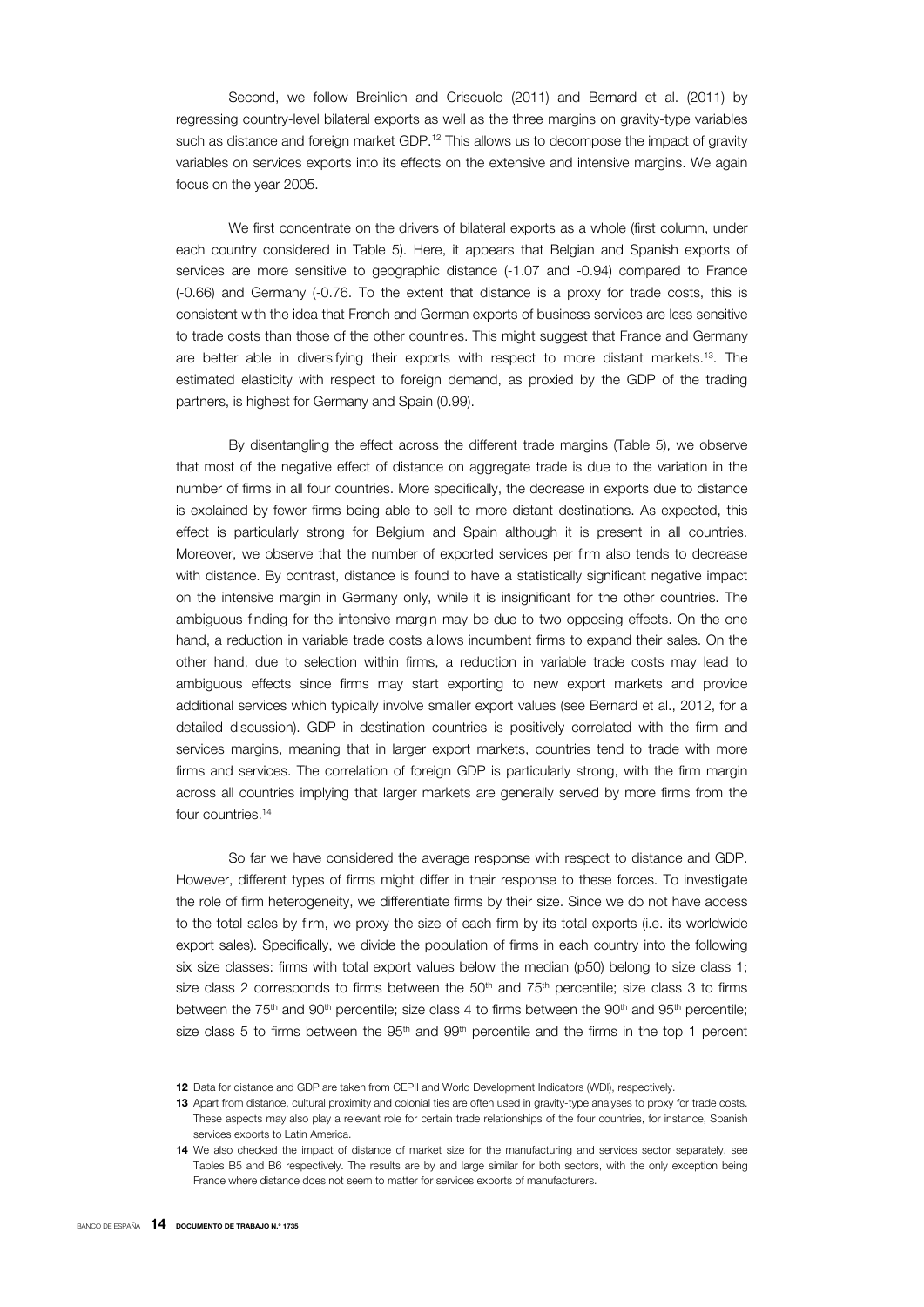belong to size class 6.<sup>15</sup> Then, we run gravity-type regressions at the firm-country-service level separately for each of the six size categories on a yearly basis while controlling for sector and services dummies. Tables 6a, 6b, 6c, and 6d contain the estimation results, which are based on data from 2005.

The results show that in all countries, the impact of the destination's market size on exports increases with class size. More strikingly, the traditional negative impact of distance appears to increase (in absolute values) with class size. The increase in magnitude of the coefficient of distance is most likely related to the fact that small exporting firms mainly serve nearby markets. By contrast, larger firms export higher volumes and sell to more distant markets so that the sensitivity of their exports to variable trade costs is higher. Comparing the sensitivity of exports to distance across size classes within countries, we observe the largest differences in the country with the highest share of small firms, i.e. Spain.

Focusing on the elasticity with respect to foreign market size, we observe that export sales to larger markets increase with firm size, reflecting that larger firms are better able to accommodate higher demand in these markets. Moreover, larger markets may be characterised by more intense competition (Melitz and Ottaviano, 2008) which larger firms are better equipped to bear. German firms tend to be more sensitive to foreign GDP across all size classes. This is especially evident for the firms in smaller size classes which may partly reflect the fact that, in Germany, firms in smaller size classes tend to be larger and export to more markets than those in corresponding size classes in the other countries. Moreover, comparing differential responses across size classes within countries, France displays the largest heterogeneity in terms of sensitivity to foreign demand when comparing the smallest and the largest size class. This may suggest that smaller firms in France have relatively more problems in serving larger and possibly more competitive markets.

I

**<sup>15</sup>** Note that this grouping implies that, for example, firms belonging to the smallest size class in Germany are on average larger in terms of export sales than small firms belonging to the corresponding size class in Spain.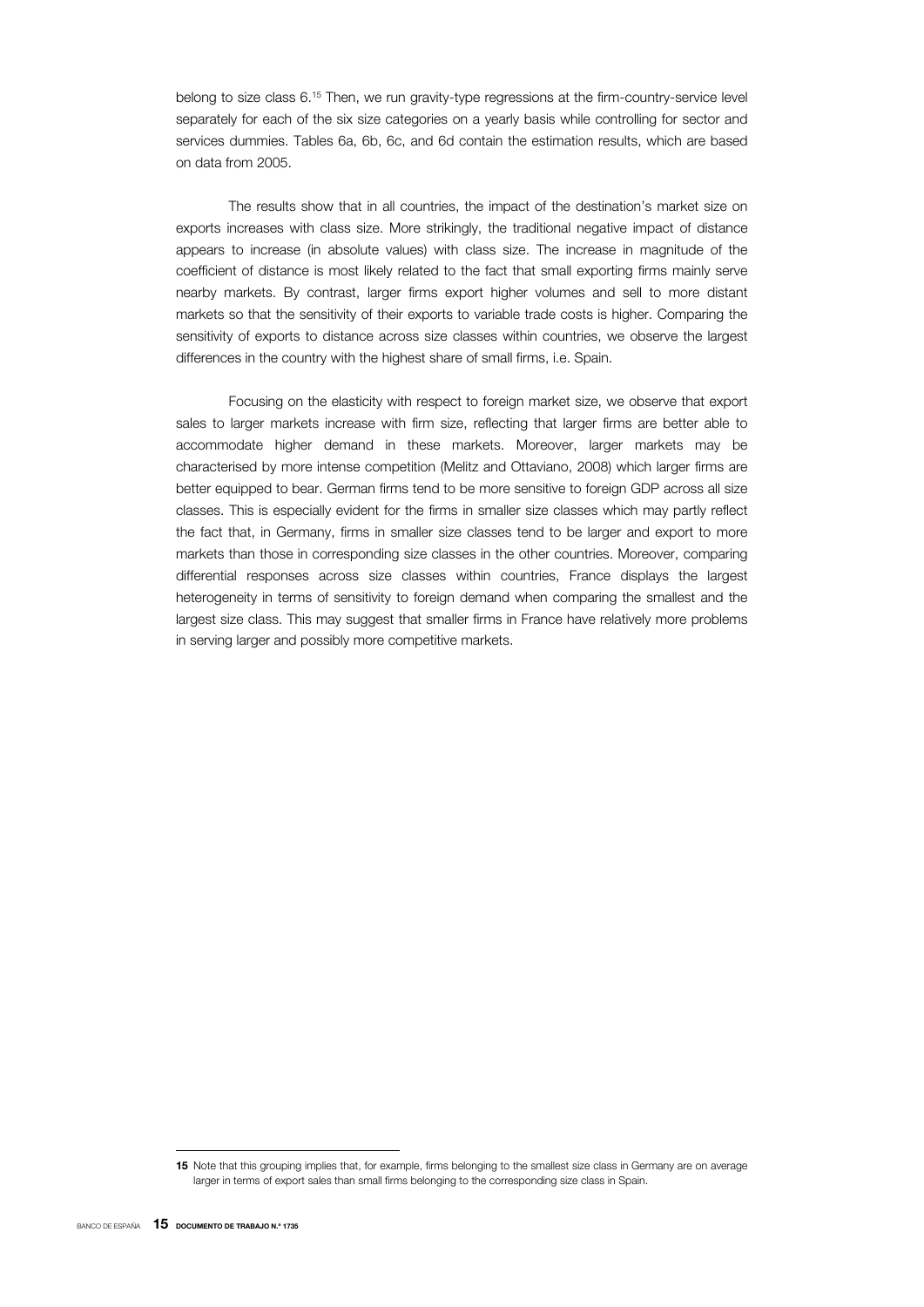#### **4 Growth rates**

The previous section highlighted the role of heterogeneity in shaping the cross-sectional variation between firms within and across Belgium, France, Germany and Spain. In this section we ask whether firm heterogeneity also matters for the divergent performance in service trade growth.

As a first step we compute midpoint growth rates of services exports. One advantage of using midpoint growth rates instead of common growth rates is that they allow a decomposition into the contribution of the intensive as well the extensive margin to aggregate service trade growth (see, for example, Bricogne et al, 2010). More specifically, annual growth rates can be decomposed into the contributions of entering and exiting firms, new and retired trading partners, and added and dropped services – the extensive margins – on the one hand, and changes in export flows of ongoing firm-service-country relationships – the intensive margin – on the other hand. Export midpoint growth rates of firm *i* of service *s* to destination *d*  from year *t-1 to t* are computed as

$$
g_{idst} = \frac{X_{idst} - X_{idst-1}}{\frac{1}{2}(X_{idst} + X_{idst-1})}.
$$
 (2)

Aggregate services exports are given by the weighted sum of individual midpoint growth rates:

$$
G_t = \sum_i \sum_d \sum_s w_{idst} g_{idst} \tag{3}
$$

with weights given by

$$
W_{idst} = \frac{X_{idst} + X_{ids,t-1}}{\sum_{i} \sum_{d} \sum_{s} X_{idst} + \sum_{i} \sum_{d} \sum_{s} X_{ids,t-1}}.
$$
\n
$$
(4)
$$

Table 7 shows the results of this decomposition for the years 2003 to 2007. Consistent with Figure 2, exports of business services grew significantly in Belgium, Germany and Spain, whereas changes in France's exports were more erratic over time, growing faster from 2003 to 2005 but decreasing afterwards. The steady growth in Germany was driven by almost all trade margins. Apart from the intensive margin, the largest contributor to growth was net firm entry, despite relatively low entry rates of firms as shown in Section 2. These patterns are more or less the same for Spain and Belgium (even though the change in the data collection system complicates the interpretation for Belgium) while no clear picture emerges for France.

Having observed the average contribution to growth of the different trade margins, we now compare which types of firms, destinations and services performed better in terms of growth. To this end, we regress individual midpoint growth rates on size class dummies of firms ( $\delta_{szt}$ ), country group dummies ( $\delta_{dat}$ ) and services dummies ( $\delta_{st}$ ) for each year t using weighted least squares:

$$
g_{idst} = \delta_{szt} + \delta_{dgt} + \delta_{st} + \varepsilon_{idst} . \qquad (5)
$$

In order to give the estimated effects a meaningful interpretation, we normalise the estimates by subtracting the weighted mean of all estimated effects belonging to one group of dummy variables from each individual coefficient. Hence, we can interpret the normalised effects as a performance measure relative to the average performance of firms, country groups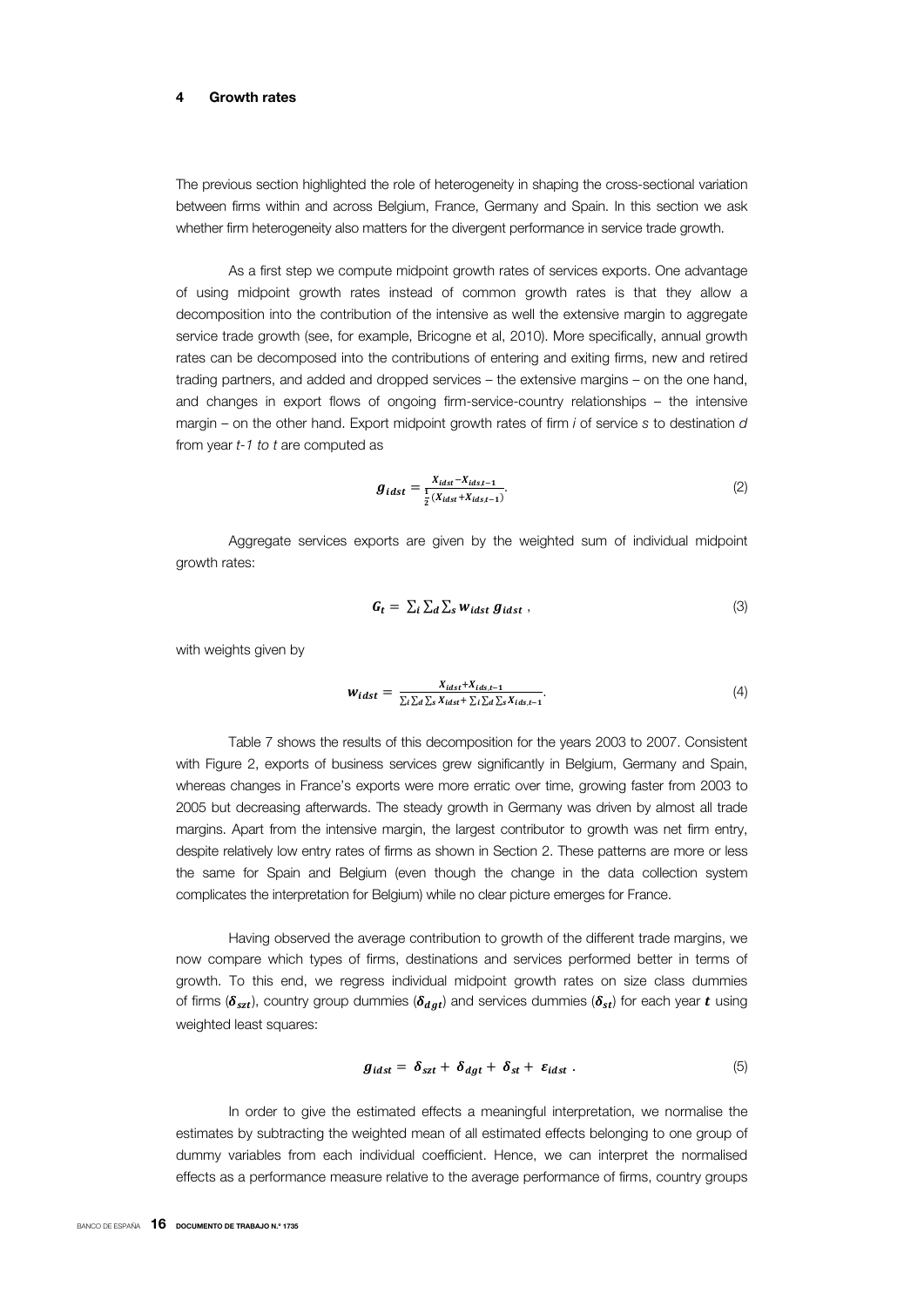and services, respectively. Firms' size classes are constructed using six quantile groups based on the distribution of firm-specific weights for each year ( $w_{it} = \sum_{dt} \sum_{st} w_{idst}$ ) which take into account the size of firm i both in period t and period  $t-1.$ <sup>6</sup> Moreover, we consider nine destination country groups and six service categories (see Table A 2).

Table 8 shows the average normalised effects of size, country groups and services for France, Germany and Spain from 2004 to 2007, respectively; for Belgium we calculate the average for the years 2004 and 2005 due to the change in the method of data collection in 2006. The top panel of Table 8 shows the relative performance of different size classes. We find a clear pecking order in terms of relative performance in France and Germany. Firms in the top percentile performed relatively better than firms trading smaller volumes in France. In contrast, the opposite is true for Germany, where firms trading smaller amounts grew more dynamically than firms in upper percentiles. The same pattern, though less pronounced, can be observed in Belgium. The diverging performance of small firms in France may indicate that, despite higher entry rates of firms compared to Germany and Belgium, in France firms that start exporting – and that typically trade small volumes – were relatively less able to expand their activity over time, which is also consistent with the lower survival rate identified in Section 2. This result is striking since one would expect smaller firms which start exporting to have more opportunities to expand and grow dynamically compared to large, matured firms.17 In Spain we observe a mixed pattern, where both the largest size class and the smallest size class underperform. This latter finding may be related to the fact that Spanish firms in this size class are substantially smaller compared to firms belonging to this size class in other countries.

The mid-panel of Table 8 shows the relative performance of different destinations. We find that more mature markets such as the euro area or the USA underperform. By contrast, exports to emerging economies like China and India, Asia Pacific or Africa and the Middle East grew more dynamically given that these markets are less saturated.

The relative performance of service categories is depicted in the bottom panel of Table 8. We do not find a consistent pattern across countries. The service categories with the most dynamic growth were construction and computer services, for Spain and Belgium, respectively. For France and Germany, royalties and R&D grew most dynamically, pointing to a more pronounced complementarity to FDI as these services are more likely to be traded between affiliated firms abroad.

I

**<sup>16</sup>** To avoid a potential bias towards a specific industry in which firms systematically trade higher volumes than in other sectors, we also form size classes by industry and year. Results are quantitatively very similar. The quantile definitions correspond to those described in the previous section.

**<sup>17</sup>** Small new exporters may also test the market, in order to learn about demand for their product and potential profitability; see e.g. Berman, Rebeyrol and Vicard (2015).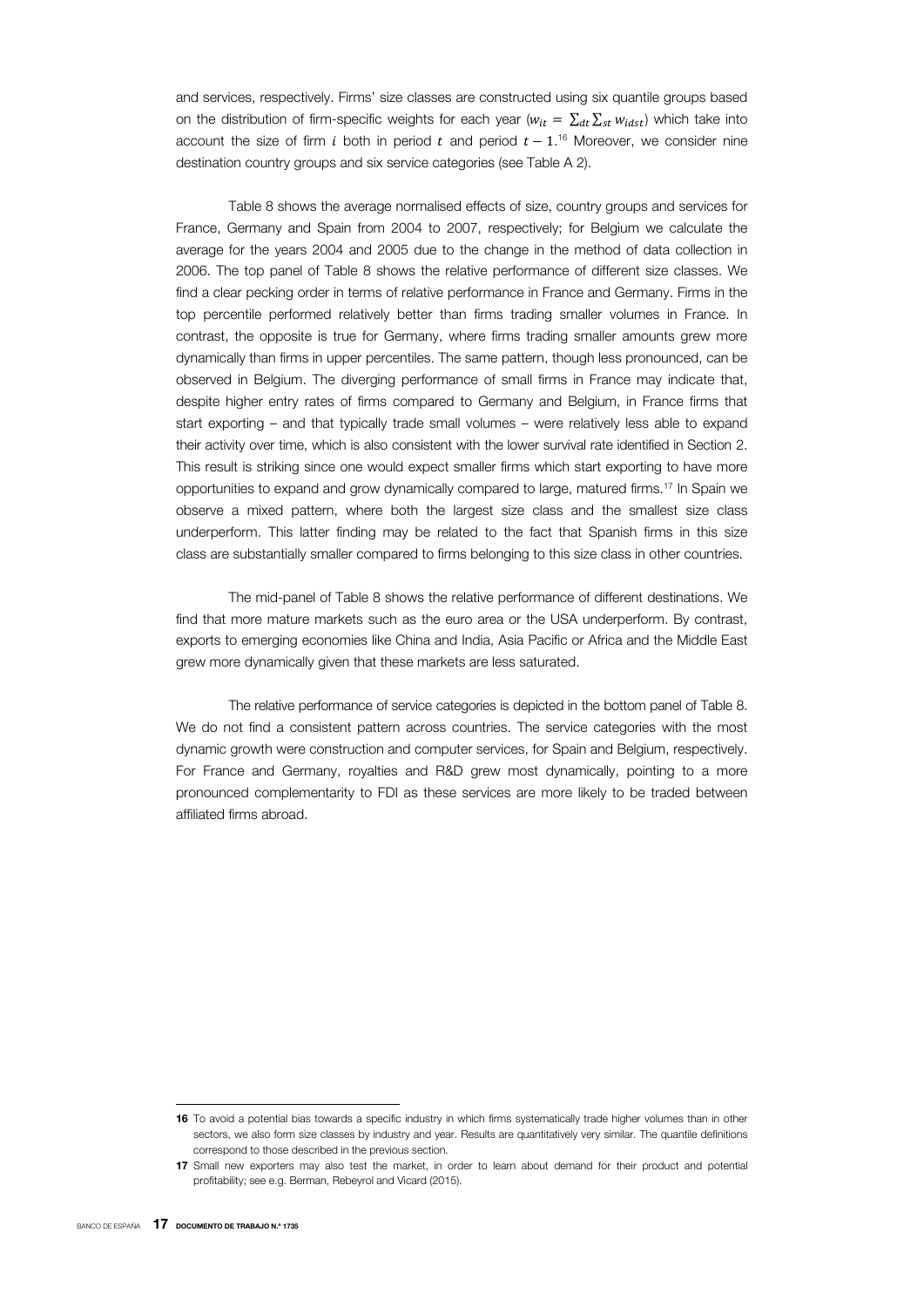#### **5 Conclusion**

This paper uses detailed micro data on service exports at the firm-destination-service level to analyse the role of firm heterogeneity in shaping aggregate service exports in Belgium, France, Germany and Spain during the period from 2003-2007. We find pronounced differences between firms exporting services across the four countries in terms of the number of service exporters, average exports by firm and sector affiliations.

We decompose services exports into different trade margins and find that the number of firms exporting to one market is decisive for aggregate exports to a particular country. While the latter effect holds for all countries, it is most pronounced in Spain and least pronounced in France. We further show that across all countries, the negative impact of distance on service exports is mainly due to fewer firms being able to sell to more distant markets. Using gravitytype regressions and accounting for the heterogeneity in service exporting firms, we find that export sales to larger markets increase with firm size, while export sales to more distant markets decrease with firm size. The latter effect is related to the fact that export sales to more distant markets decrease with firm size since smaller firms mainly serve neighbouring countries and variable trade costs are, relatively speaking, more important for firms trading larger volumes. This observation is particularly true for Spain. The former effect can be explained by larger firms being better able to accommodate higher demand in larger markets and to survive in a possibly more competitive environment; an effect that is especially pronounced for Germany. We further find that the heterogeneity in responses to market size across the smallest and largest size class within countries is highest in France, which may indicate that small firms in France have relatively more problems in serving larger and possibly more competitive markets.

Finally, we focus on service export growth. Specifically, we decompose the mid-point growth rate of service exports into extensive and intensive margins and find that the net contribution of entering and exiting firms to export growth was negative in France during the sample period, while its contribution was positive in Spain and Germany. Using a simple regression framework which accounts for the heterogeneity in service exporters within countries, we further show that small exporters performed relatively poorly in France during the sample period, while larger firms outperformed other exporting firms. In most other countries we find a very different pattern, whereby smaller firms usually display more dynamic developments relative to larger firms. These contrasting findings are noteworthy since one would expect smaller firms, conditional upon survival, to expand more rapidly than larger firms in all countries. Hence, part of the diverging aggregate developments between France, on the one hand and, in particular, Germany and Spain, on the other hand, may be related to a lack of dynamic development of small service exporters in France. This conclusion is also in line with the higher concentration of service exports in France relative to other countries and the relatively low survival rate of new exporters.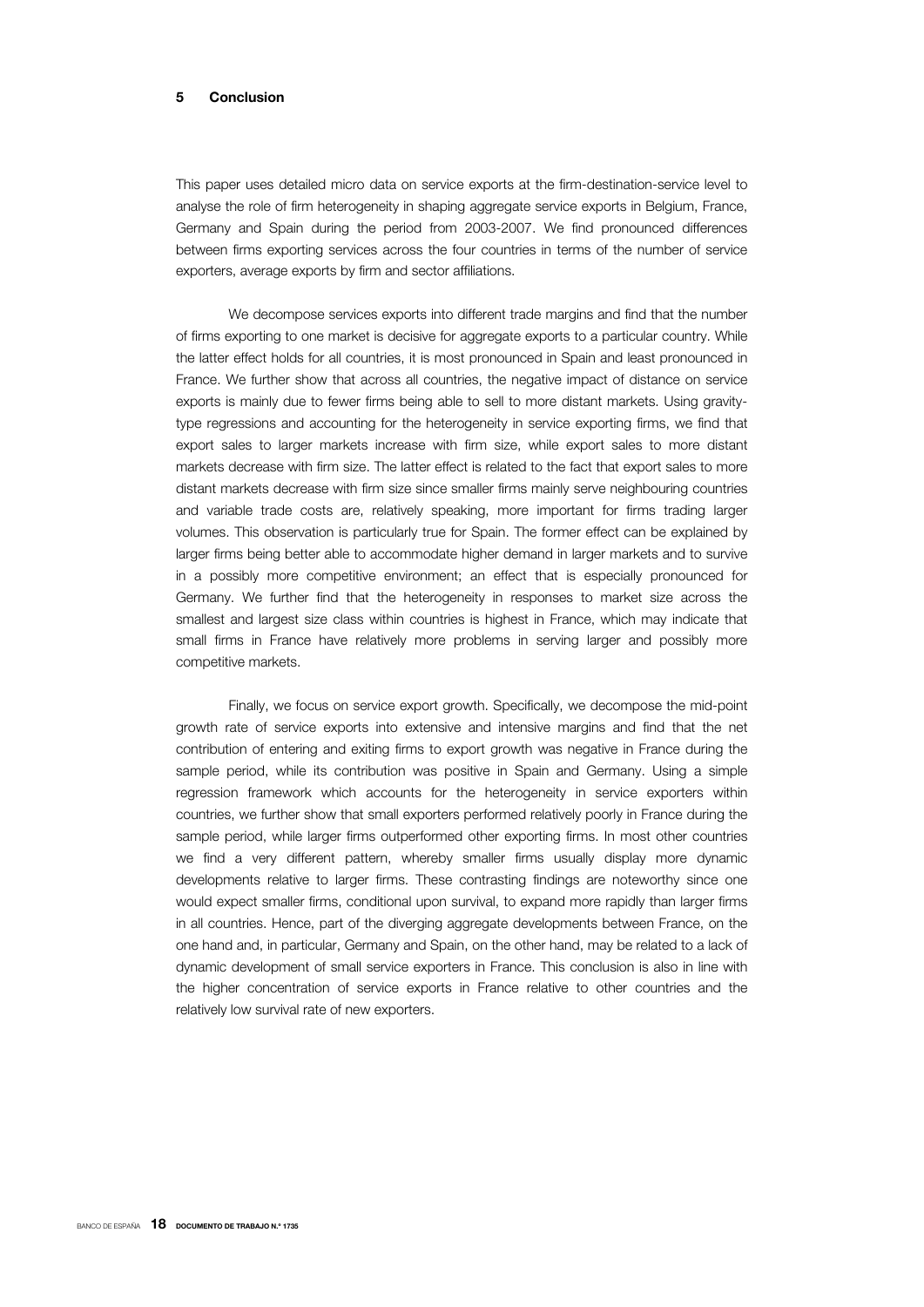#### **REFERENCES**

- ALBORNOZ, F., H.F.C. PARDO, G. CORCOS and E. ORNELAS (2012). Sequential Exporting. *Journal of International Economics* 88 (1) pp. 17–31.
- ARAUJO, L., G. MION and E. ORNELAS (2016). Institutions and Export Dynamics. *Journal of International Economics*, Vol 98(1), pp. 2-20.
- ARIU, A., and G. MION (2016). "Trade in Services and Occupational Tasks: An Empirical Investigation". *The World Economy*, forthcoming.
- ARIU, A. (2016a). Services versus Goods Trade: A Firm-Level Comparison. *Review of World Economics*, Vol 152(1), pp. 19-41.
- ARIU, A. (2016b). Crisis-Proof Services: Why Trade in Services Did Not Suffer During the 2008-2009 Collapse. *Journal of*

*International Economics*, Vol 98, pp. 138-149. BERMAN, N., V. REBEYROL and V. VICARD (2015). Demand Learning and Firm Dynamics: Evidence from Exporters. *Working papers 551,* Banque de France.

BERNARD, A.B., J. B. JENSEN, S. J. REDDING and P.K. SHOTT (2009). The Margins of US Trade. *American Economic Review* 99(2) pp.487–93

BERNARD, A.B., A. MOXNES and K.H. ULLTVEIT-MOE (2013). Two-sided Heterogeneity and Trade. CEPR Discussion Papers 9681, C.E.P.R. Discussion Papers.

BIEWEN, E., S. SCHULTZ (2014). Statistics on International Trade in Services: the Dataset and its Potential. Schmollers Jahrbuch 2014, 134(4).

BREINLICH, H., C. CRISCUOLO (2011). International Trade in Services: A Portrait of Importers and Exporters. *Journal of International Economics* 84(2), pp.188–206.

BRICONGNE, J. C., L. FONTAGNÉ, G. GAULIER, D. TAGLIONI and V. VINCENT (2012). Firms and the global crisis: French exports in the turmoil. *Journal of International Economics*, 87, pp. 134-146.

- BUONO, I., H. FADINGER and S. BERGER (2008). The Micro Dynamics of Exporting: Evidence from French Firms. MPRA Paper 12940, University Library of Munich, Germany.
- CARBALLO, J., G. OTTAVIANO and C. VOLPE MARTINCUS (2013). The Buyer Margins of Firms' Exports. CEPR Discussion Paper 9584.
- FEDERICO, S., and E. TOSTI (2016). Exporters and Importers of Services: Firm- Level Evidence on Italy. *The World Economy*, forthcoming.

FREUND, C., and M. PIEROLA (2010). Export entrepreneurs: evidence from Peru, Policy Research Working Paper Series 5407, The World Bank.

- GONZÁLEZ, M. J., and A. RODRÍGUEZ (2010). The main characteristics of Spanish non-tourism services exporters. Monthly Economic Bulletin. Banco de España.
- GAULIER, G., D. MIRZA and E. MILET (2011). French Firms in International Trade in Services. *Economie et Statistique* (435-436), pp. 125–147.
- LAWLESS, M. (2009). Firm Export Dynamics and the Geography of Trade. *Journal of International Economics* 77(2), pp. 245–254.
- KELLE, M., and J. KLEINERT (2010). German Firms in Service Trade. Applied Economics Quarterly (formerly: Konjunkturpolitik), Duncker & Humblot, Berlin 56(1), pp. 51–72.
- MELITZ, M., and G. OTTAVIANO (2008). Market Size, Trade, and Productivity, *Review of Economic Studies*, Oxford University Press, 75(1), pp. 295-316.
- RANVIER, M. (2012). From the International Transaction Reporting System to the New Complementary Survey on International Trade in Services, Presentation at the 4<sup>th</sup> Meeting of the OECD Working Party on International Trade in Goods and Trade in Services Statistics.

WALTER, P., and R. DELL'MOUR (2010). Firm-Level Analysis of International Trade in Services. IFC Working Papers No4.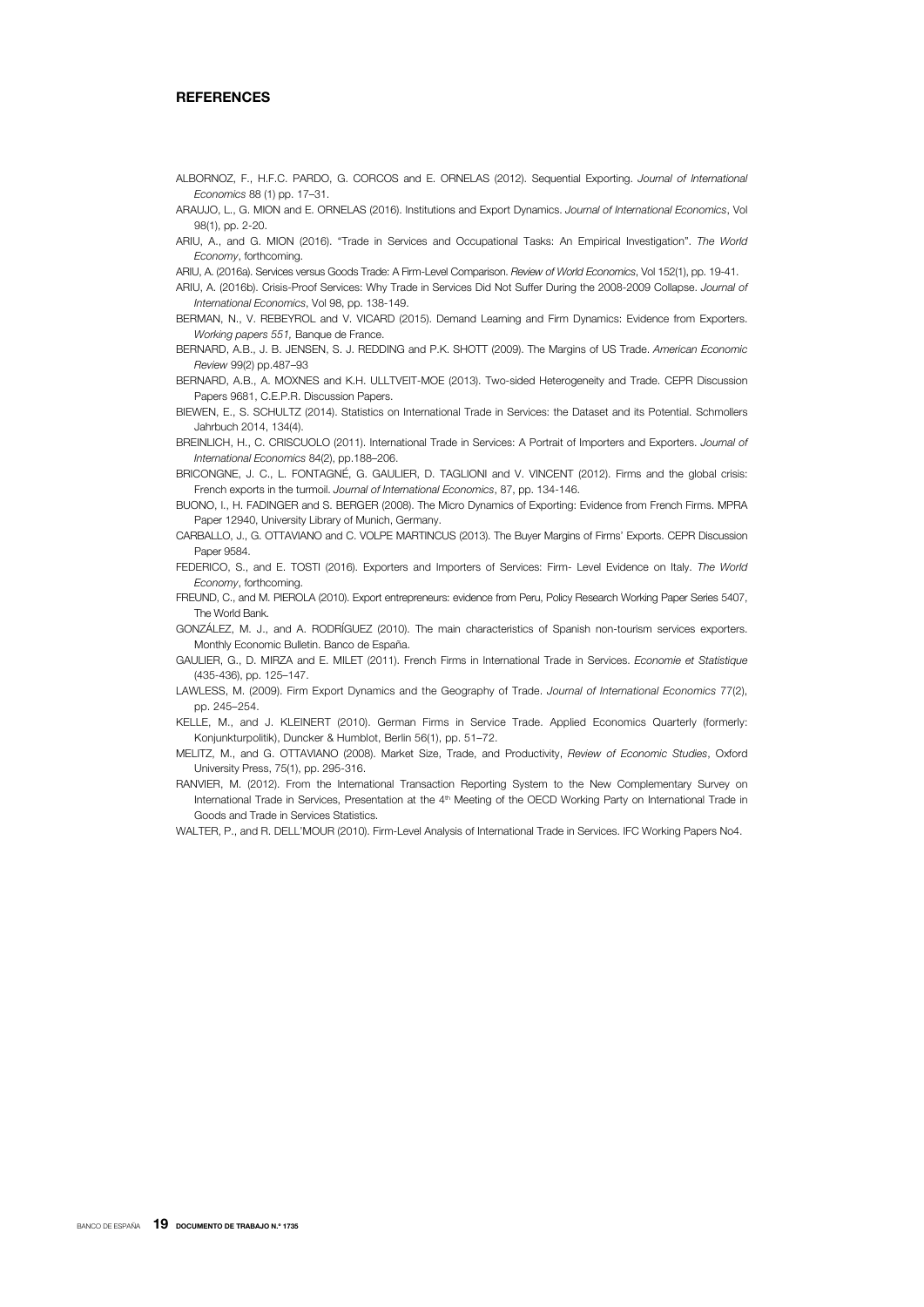# **Figures**



Figure 1: Total exports of business services – macro data (2003 = 100)

SOURCE: Eurostat balance of payment data (in the case of Spain, data points in 2004 and 2005 linearly interpolated due to missing observations)



Figure 2: Total exports of business services – micro data (2003 = 100)

SOURCE*:* Aggregated micro data used in the analysis.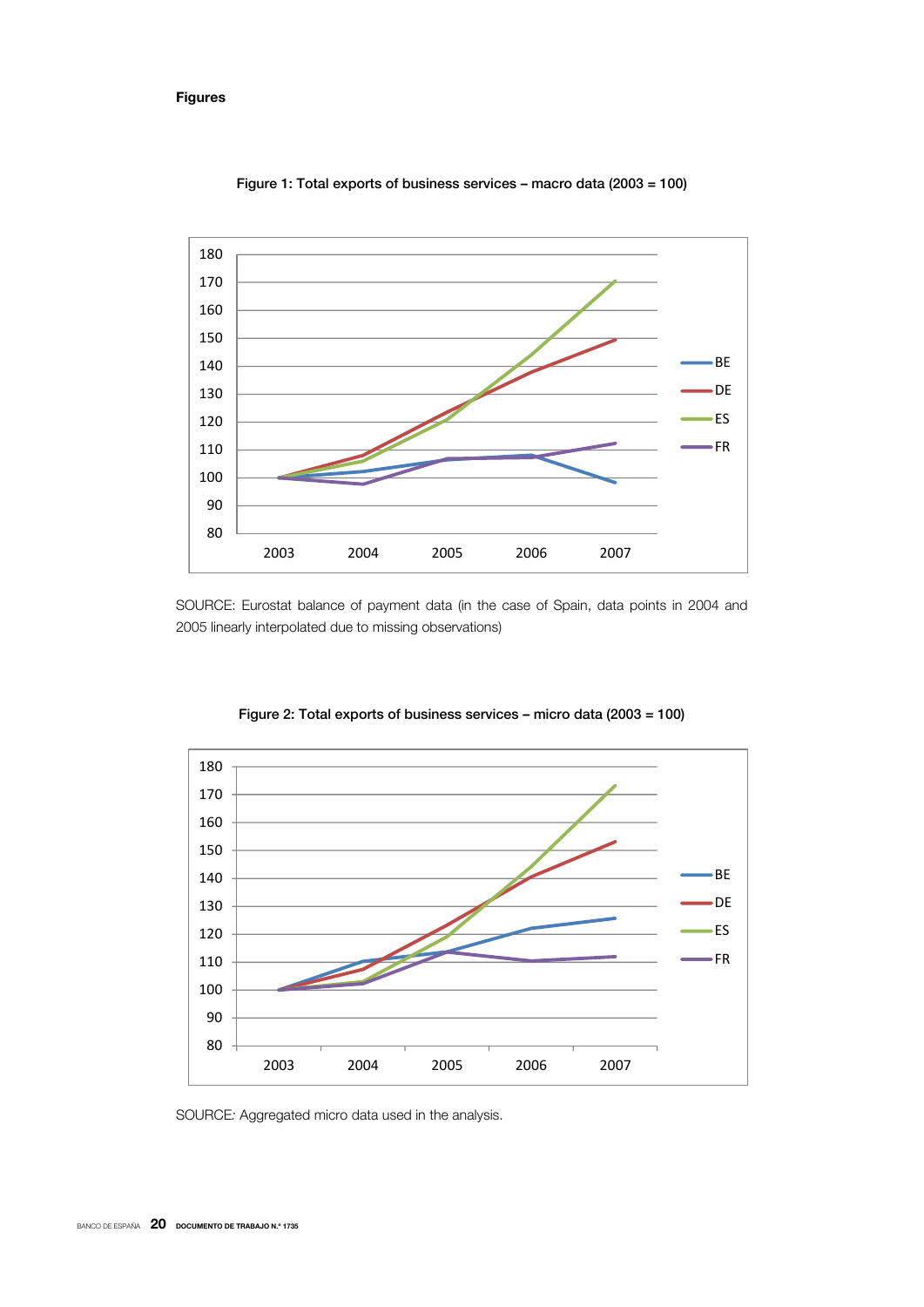|                 |       | Number of |                    |                       | Avg. number of       | <b>Exports</b><br>per firm | Total<br>exports  |      | Concentration |      |
|-----------------|-------|-----------|--------------------|-----------------------|----------------------|----------------------------|-------------------|------|---------------|------|
| Year            | firms |           | services countries | countries<br>per firm | services<br>per firm | in EUR<br>million          | in EUR<br>million | p1   | p5            | p10  |
| <b>FRANCE:</b>  |       |           |                    |                       |                      |                            |                   |      |               |      |
| 2003            | 9259  | 13        | 187                | 2.11                  | 1.20                 | 1.79                       | 16541.92          | 59.1 | 83.7          | 90.8 |
| 2004            | 9238  | 13        | 189                | 2.22                  | 1.20                 | 1.83                       | 16923.14          | 59.3 | 84.3          | 91.2 |
| 2005            | 9441  | 13        | 188                | 2.17                  | 1.19                 | 1.99                       | 18797.92          | 63.3 | 86.1          | 92.3 |
| 2006            | 8478  | 13        | 190                | 2.17                  | 1.18                 | 2.16                       | 18271.24          | 64.4 | 87.1          | 92.7 |
| 2007            | 7661  | 13        | 197                | 2.27                  | 1.17                 | 2.42                       | 18528.16          | 67.2 | 90.1          | 95.0 |
| <b>GERMANY:</b> |       |           |                    |                       |                      |                            |                   |      |               |      |
| 2003            | 4651  | 20        | 202                | 4.63                  | 1.49                 | 8.18                       | 38062.56          | 50.8 | 77.5          | 86.9 |
| 2004            | 4928  | 20        | 202                | 4.89                  | 1.52                 | 8.30                       | 40905.22          | 50.5 | 77.8          | 87.1 |
| 2005            | 5231  | 20        | 204                | 5.11                  | 1.54                 | 8.97                       | 46900.47          | 51.5 | 77.9          | 87.3 |
| 2006            | 6178  | 20        | 207                | 4.91                  | 1.50                 | 8.66                       | 53497.75          | 51.0 | 78.5          | 87.6 |
| 2007            | 6950  | 20        | 208                | 4.89                  | 1.48                 | 8.39                       | 58291.29          | 51.8 | 78.9          | 87.7 |
|                 |       |           |                    |                       |                      |                            |                   |      |               |      |
| <b>SPAIN:</b>   |       |           |                    |                       |                      |                            |                   |      |               |      |
| 2003            | 20183 | 21        | 177                | 1.71                  | 1.35                 | 0.76                       | 15394.29          | 56.3 | 78.4          | 86.4 |
| 2004            | 21121 | 21        | 182                | 1.71                  | 1.34                 | 0.75                       | 15857.61          | 53.2 | 77.1          | 85.6 |
| 2005            | 23409 | 21        | 185                | 1.70                  | 1.34                 | 0.78                       | 18342.17          | 55.1 | 78.4          | 86.6 |
| 2006            | 26191 | 21        | 192                | 1.73                  | 1.35                 | 0.85                       | 22204.02          | 57.8 | 79.4          | 87.3 |
| 2007            | 29386 | 21        | 194                | 1.75                  | 1.36                 | 0.91                       | 26681.73          | 58.8 | 80.5          | 87.9 |
| <b>BELGIUM:</b> |       |           |                    |                       |                      |                            |                   |      |               |      |
| 2003            | 9101  | 30        | 149                | 1.96                  | 1.06                 | 1.28                       | 11663.72          | 59.2 | 80.7          | 88.8 |
| 2004            | 9751  | 30        | 142                | 1.95                  | 1.05                 | 1.28                       | 12524.15          | 60.3 | 80.9          | 88.4 |
| 2005            | 11696 | 30        | 164                | 1.99                  | 1.05                 | 1.10                       | 12896.37          | 58.5 | 79.4          | 87.3 |
| 2006            | 1733  | 30        | 219                | 6.30                  | 1.42                 | 8.17                       | 14166.36          | 48.4 | 74.6          | 85.8 |
| 2007            | 2029  | 30        | 223                | 7.04                  | 1.41                 | 8.74                       | 17728.01          | 52.1 | 75.9          | 85.9 |

Table 1: Firms, services and countries; total exports and concentration

Notes: This table shows the heterogeneity of firms within and between countries. Concentration gives the percentage share of the top one, five and ten percent of exporters in overall service exports, respectively.

t

#### Table 2: Entry and exit rates

| <b>Entry rate</b> |                          |                          |                          |                |               |         | Exit rate    |                          |
|-------------------|--------------------------|--------------------------|--------------------------|----------------|---------------|---------|--------------|--------------------------|
| year              | <b>FRANCE</b>            | <b>GERMANY</b>           | <b>SPAIN</b>             | <b>BELGIUM</b> | <b>FRANCE</b> | GERMANY | <b>SPAIN</b> | <b>BELGIUM</b>           |
| 2003              | $\overline{\phantom{a}}$ | $\overline{\phantom{a}}$ | $\overline{\phantom{a}}$ | -              | 0.55          | 0.28    | 0.48         | 0.42                     |
| 2004              | 0.54                     | 0.32                     | 0.53                     | 0.46           | 0.54          | 0.26    | 0.47         | 0.40                     |
| 2005              | 0.55                     | 0.30                     | 0.58                     | 0.50           | 0.60          | 0.22    | 0.47         | -                        |
| 2006              | 0.55                     | 0.34                     | 0.59                     |                | 0.59          | 0.23    | 0.46         | $\overline{\phantom{a}}$ |
| 2007              | 0.55                     | 0.31                     | 0.58                     |                | -             | -       |              | $\overline{\phantom{a}}$ |

Notes: This table shows the share of firms that started or quit exporting relative to all firms active in exporting services. Results for Belgium from 2005 onwards have been omitted due to a switch to a survey-based data collection approach.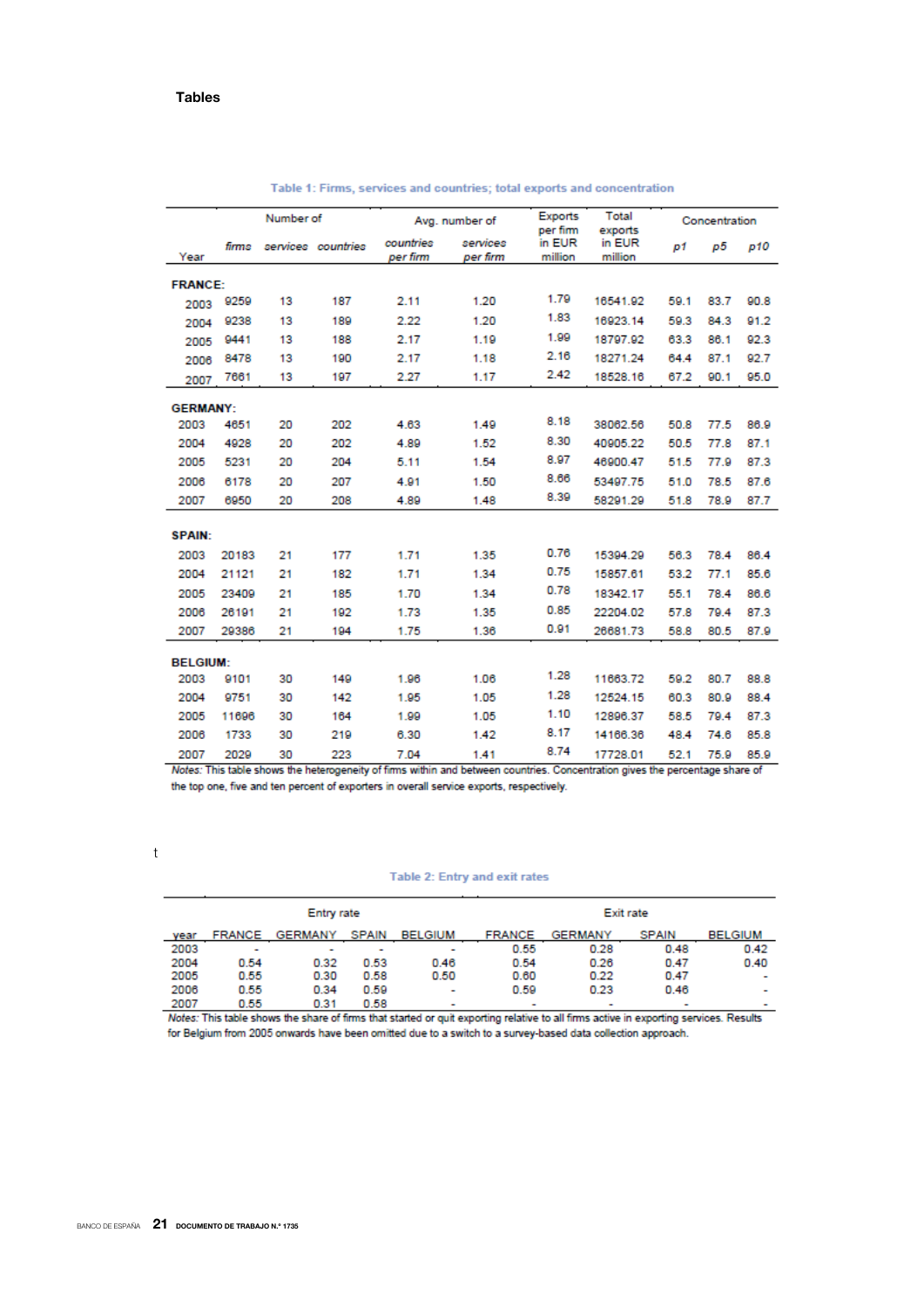|                |      | Cohorts |      |
|----------------|------|---------|------|
| Year           | 2004 | 2005    | 2006 |
| <b>FRANCE</b>  |      |         |      |
| 2005           | 0.31 |         |      |
| 2006           | 0.42 | 0.26    |      |
| 2007           | 0.54 | 0.47    | 0.28 |
|                |      |         |      |
| <b>GERMANY</b> |      |         |      |
| 2005           | 0.57 |         |      |
| 2006           | 0.77 | 0.64    |      |
| 2007           | 0.83 | 0.76    | 0.61 |
|                |      |         |      |
| <b>SPAIN</b>   |      |         |      |
| 2005           | 0.36 |         |      |
| 2006           | 0.57 | 0.37    |      |
| 2007           | 0.70 | 0.57    | 0.38 |

#### **Table 3: Survival rates**

# **BELGIUM**

2005

Notes: This table shows survival rates in subsequent years of firms that started exporting in 2004, 2005 and 2006, respectively. Results for Belgium from 2005 onwards have been omitted due to a switch to a survey-based data collection approach.

 $0.44$ 

# **Table 4: Country-level margins**

|              | <b>FRANCE</b> | <b>GERMANY</b> | <b>SPAIN</b> | <b>BELGIUM</b> |
|--------------|---------------|----------------|--------------|----------------|
| <b>Firms</b> | 0.55          | 0.63           | 0.70         | 0.68           |
| Services     | 0.10          | 0.12           | 0.18         | 0.19           |
| Intensive    | 0.35          | 0.26           | 0.12         | 0.14           |

Notes: This table shows the relative contribution (in percent) of variations in the number of firms, services and the intensive margin for the cross-sectional variation of country-level exports for 2005, see equation (2).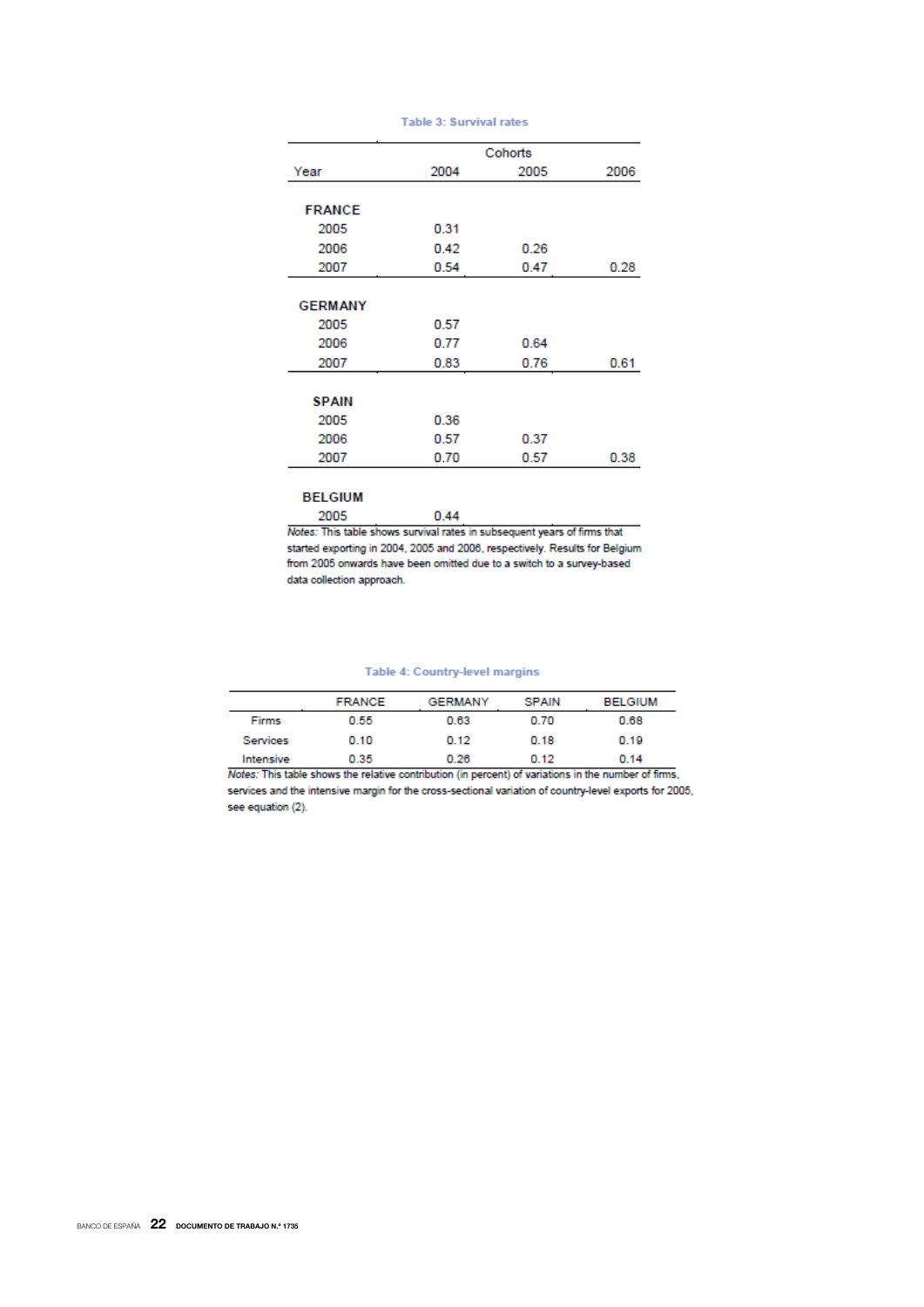Table 5: Regression of country-level margins on gravity variables

|          |             | <b>FRANCE</b> |             |            | <b>GERMANY</b> |              |                 |             |  |
|----------|-------------|---------------|-------------|------------|----------------|--------------|-----------------|-------------|--|
|          | Exports     | <b>Firms</b>  | Services    | Intensive  | <b>Exports</b> | <b>Firms</b> | <b>Services</b> | Intensive   |  |
| Distance | $-0.658***$ | $-0.644***$   | $-0.063***$ | 0.048      | $-0.763***$    | $-0.567***$  | $-0.053**$      | $-0.143***$ |  |
|          | (0.114)     | (0.070)       | (0.018)     | (0.074)    | (0.079)        | (0.046)      | (0.021)         | (0.064)     |  |
| GDP      | 0.831***    | $0.528***$    | $0.078***$  | $0.225***$ | $0.985***$     | $0.669***$   | $0.137***$      | $0.180***$  |  |
|          | (0.061)     | (0.033)       | (0.014)     | (0.044)    | (0.034)        | (0.019)      | (0.013)         | (0.032)     |  |
| Obs      | 143         | 143           | 143         | 143        | 143            | 143          | 143             | 143         |  |
| R2       | 0.580       | 0.722         | 0.270       | 0.144      | 0.860          | 0.898        | 0.520           | 0.192       |  |

|                 |                | <b>SPAIN</b> |             |           |                | <b>BELGIUM</b> |             |           |  |  |
|-----------------|----------------|--------------|-------------|-----------|----------------|----------------|-------------|-----------|--|--|
|                 | <b>Exports</b> | Firms        | Services    | Intensive | <b>Exports</b> | Firms          | Services    | Intensive |  |  |
| <b>Distance</b> | $-0.944***$    | $-0.809***$  | $-0.139***$ | 0.004     | $-1.072***$    | $-0.976***$    | $-0.168***$ | 0.072     |  |  |
|                 | (0.178)        | (0.131)      | (0.047)     | (0.090)   | (0.120)        | (0.083)        | (0.039)     | (0.074)   |  |  |
| GDP             | $0.992***$     | $0.764***$   | $0.193***$  | 0.035     | $0.845***$     | $0.617***$     | $0.173***$  | 0.055     |  |  |
|                 | (0.062)        | (0.039)      | (0.017)     | (0.032)   | (0.061)        | (0.035)        | (0.017)     | (0.039)   |  |  |
| Obs             | 141            | 141          | 141         | 141       | 135            | 135            | 135         | 135       |  |  |
| R <sup>2</sup>  | 0.625          | 0.708        | 0.442       | 0.006     | 0.683          | 0.789          | 0.475       | 0.014     |  |  |

Notes: This table shows the results of regressing country-level export volumes and trade margins on gravity variables (in logs, constant included) for 2005. "\*\*\*, "\*\*", and "\*", denote significance at the one, five and ten percent level, respectively. Standard errors are in parentheses.

|                       | ALL<br><b>FIRMS</b> | Size 1<br><b>Firms</b> | Size 2<br><b>Firms</b> | Size 3<br><b>Firms</b> | Size 4<br><b>Firms</b> | Size 5<br><b>Firms</b> | Size 6<br><b>Firms</b> |
|-----------------------|---------------------|------------------------|------------------------|------------------------|------------------------|------------------------|------------------------|
| In(partner<br>GDP)    | $0.248***$          | 0.009                  | $0.064***$             | $0.131***$             | $0.138***$             | $0.305***$             | $0.409***$             |
|                       | (0.015)             | (0.052)                | (0.027)                | (0.025)                | (0.026)                | (0.024)                | (0.028)                |
| In(GDP pc<br>partner) | $-0.008$            | $-0.006$               | 0.004                  | $-0.025$               | $-0.014$               | $-0.043**$             | 0.007                  |
|                       | (0.014)             | (0.079)                | (0.035)                | (0.028)                | (0.023)                | (0.020)                | (0.023)                |
| In(distance)          | $-0.176***$         | $-0.002$               | $-0.060*$              | $-0.152***$            | $-0.160***$            | $-0.202***$            | $-0.267***$            |
|                       | (0.021)             | (0.072)                | (0.033)                | (0.033)                | (0.038)                | (0.034)                | (0.045)                |
| Contiguity            | 0.041               | 0.112                  | $-0.140*$              | $-0.076$               | $0.363***$             | 0.058                  | 0.152                  |
|                       | (0.054)             | (0.163)                | (0.076)                | (0.075)                | (0.092)                | (0.102)                | (0.175)                |
| Common<br>language    | $0.199***$          | $-0.094$               | 0.100                  | 0.106                  | $-0.004$               | 0.135                  | 0.061                  |
|                       | (0.069)             | (0.228)                | (0.102)                | (0.103)                | (0.120)                | (0.123)                | (0.178)                |
| Colony                | $0.152***$          | $-0.004$               | $-0.062$               | 0.138                  | $0.490***$             | 0.167                  | $0.446**$              |
|                       | (0.075)             | (0.279)                | (0.124)                | (0.120)                | (0.136)                | (0.125)                | (0.180)                |
| Obs                   | 21 677              | 5 1 5 5                | 3916                   | 3781                   | 2612                   | 3431                   | 2782                   |
| R2                    | 0.528               | 0.931                  | 0.674                  | 0.498                  | 0.472                  | 0.348                  | 0.347                  |

#### Table 6a: Performance of France's exports across class sizes

Notes: This table shows results of regressions conducted at the firm-country-service level for data from the year Notes. This can't was results by the bulge systems conducted at the limit-country-service lot of specifically, the log of service exports is regressed on gravity-type variables while controlling for sector and service dumm Standard errors are in parentheses.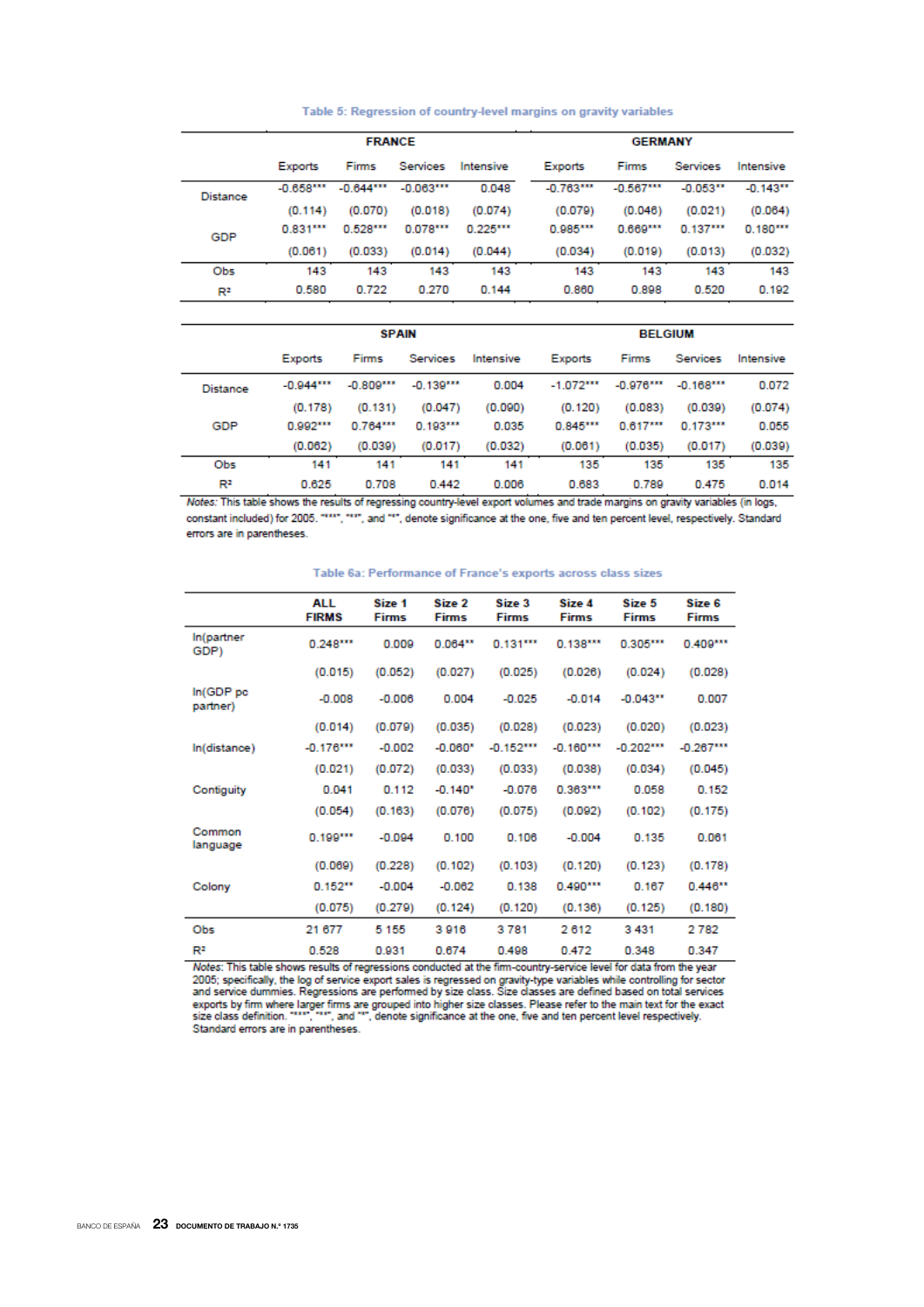| Table 6b: Performance of Germany's exports across class sizes |  |  |  |
|---------------------------------------------------------------|--|--|--|

|                                   | Bilateral export of services in logs (linear model) |                        |                        |                        |                        |                        |                        |  |
|-----------------------------------|-----------------------------------------------------|------------------------|------------------------|------------------------|------------------------|------------------------|------------------------|--|
| Dependent<br>variable             | <b>ALL</b><br><b>FIRMS</b>                          | Size 1<br><b>Firms</b> | Size 2<br><b>Firms</b> | Size 3<br><b>Firms</b> | Size 4<br><b>Firms</b> | Size 5<br><b>Firms</b> | Size 6<br><b>Firms</b> |  |
| In(partner<br>GDP)                | $0.319***$                                          | 0.070***               | $0.181***$             | $0.258***$             | $0.305***$             | $0.466***$             | $0.641***$             |  |
|                                   | (0.008)                                             | (0.020)                | (0.014)                | (0.014)                | (0.022)                | (0.021)                | (0.031)                |  |
| In (GDP <sub>pc</sub><br>partner) | $0.020***$                                          | 0.034                  | 0.011                  | $-0.007$               | 0.004                  | 0.029                  | 0.015                  |  |
|                                   | (0.008)                                             | (0.021)                | (0.014)                | (0.013)                | (0.016)                | (0.018)                | (0.024)                |  |
| In(distance)                      | $-0.154***$                                         | 0.020                  | $-0.022$               | $-0.133***$            | $-0.215***$            | $-0.240***$            | $-0.366***$            |  |
|                                   | (0.013)                                             | (0.034)                | (0.021)                | (0.022)                | (0.036)                | (0.034)                | (0.049)                |  |
| Contiguity                        | $0.095***$                                          | 0.023                  | $0.129***$             | 0.098                  | 0.068                  | $0.196*$               | 0.126                  |  |
|                                   | (0.040)                                             | (0.090)                | (0.065)                | (0.067)                | (0.116)                | (0.114)                | (0.188)                |  |
| Common<br>language                | $0.425***$                                          | 0.100                  | $0.444***$             | $0.245***$             | $0.437***$             | $0.527***$             | $0.814***$             |  |
|                                   | (0.041)                                             | (0.087)                | (0.066)                | (0.072)                | (0.128)                | (0.126)                | (0.219)                |  |
| Colony                            | $-0.144*$                                           | $-0.100$               | $-0.081$               | $-0.276***$            | $-0.005$               | $-0.377*$              | $-0.304$               |  |
|                                   | (0.076)                                             | (0.204)                | (0.125)                | (0.127)                | (0.194)                | (0.203)                | (0.308)                |  |
| Obs                               | 28 816                                              | 4916                   | 6562                   | 7 2 6 1                | 3415                   | 4546                   | 2 1 1 6                |  |
| $R^2$                             | 0.455                                               | 0.657                  | 0.449                  | 0.357                  | 0.319                  | 0.329                  | 0.415                  |  |
| Motor: Con Table Ra               |                                                     |                        |                        |                        |                        |                        |                        |  |

Notes: See Table 6a.

|                                   | <b>ALL</b><br><b>FIRMS</b> | Size 1<br><b>Firms</b> | Size 2<br><b>Firms</b> | Size 3<br><b>Firms</b> | Size 4<br><b>Firms</b> | Size 5<br><b>Firms</b> | Size 6<br><b>Firms</b> |
|-----------------------------------|----------------------------|------------------------|------------------------|------------------------|------------------------|------------------------|------------------------|
| In(partner<br>GDP)                | $0.123***$                 | 0.017                  | 0.009                  | $0.078***$             | $0.113***$             | $0.172***$             | $0.343***$             |
|                                   | (0.011)                    | (0.027)                | (0.014)                | (0.015)                | (0.021)                | (0.021)                | (0.035)                |
| In (GDP <sub>pc</sub><br>partner) | $0.049***$                 | $-0.014$               | 0.005                  | 0.031                  | $0.077**$              | $0.067***$             | 0.062                  |
|                                   | (0.017)                    | (0.050)                | (0.019)                | (0.023)                | (0.033)                | (0.031)                | (0.041)                |
| In(distance)                      | $-0.271***$                | 0.003                  | $-0.032$               | $-0.120***$            | $-0.266***$            | $-0.399***$            | $-0.629***$            |
|                                   | (0.028)                    | (0.067)                | (0.036)                | (0.036)                | (0.052)                | (0.048)                | (0.072)                |
| Contiguity                        | $-0.102**$                 | $-0.007$               | $-0.055$               | $-0.023$               | $-0.183**$             | $-0.070$               | $-0.286*$              |
|                                   | (0.042)                    | (0.093)                | (0.050)                | (0.055)                | (0.080)                | (0.085)                | (0.158)                |
| Common<br>language                | $0.330***$                 | $-0.026$               | 0.035                  | $0.325***$             | $0.474***$             | 0.237                  | $0.755***$             |
|                                   | (0.083)                    | (0.205)                | (0.109)                | (0.113)                | (0.152)                | (0.150)                | (0.243)                |
| Colony                            | 0.088                      | 0.014                  | $-0.015$               | $-0.100$               | 0.159                  | $0.234***$             | 0.185                  |
|                                   | (0.063)                    | (0.156)                | (0.084)                | (0.082)                | (0.117)                | (0.116)                | (0.208)                |
| Obs                               | 40 818                     | 12 397                 | 9 1 6 4                | 8 2 0 2                | 4 0 3 2                | 4 7 8 7                | 2 2 3 6                |
| R <sup>2</sup>                    | 0.642                      | 0.942                  | 0.639                  | 0.475                  | 0.413                  | 0.355                  | 0.261                  |

Table 6c: Performance of Spain's exports across class sizes

Notes: See Table 6a.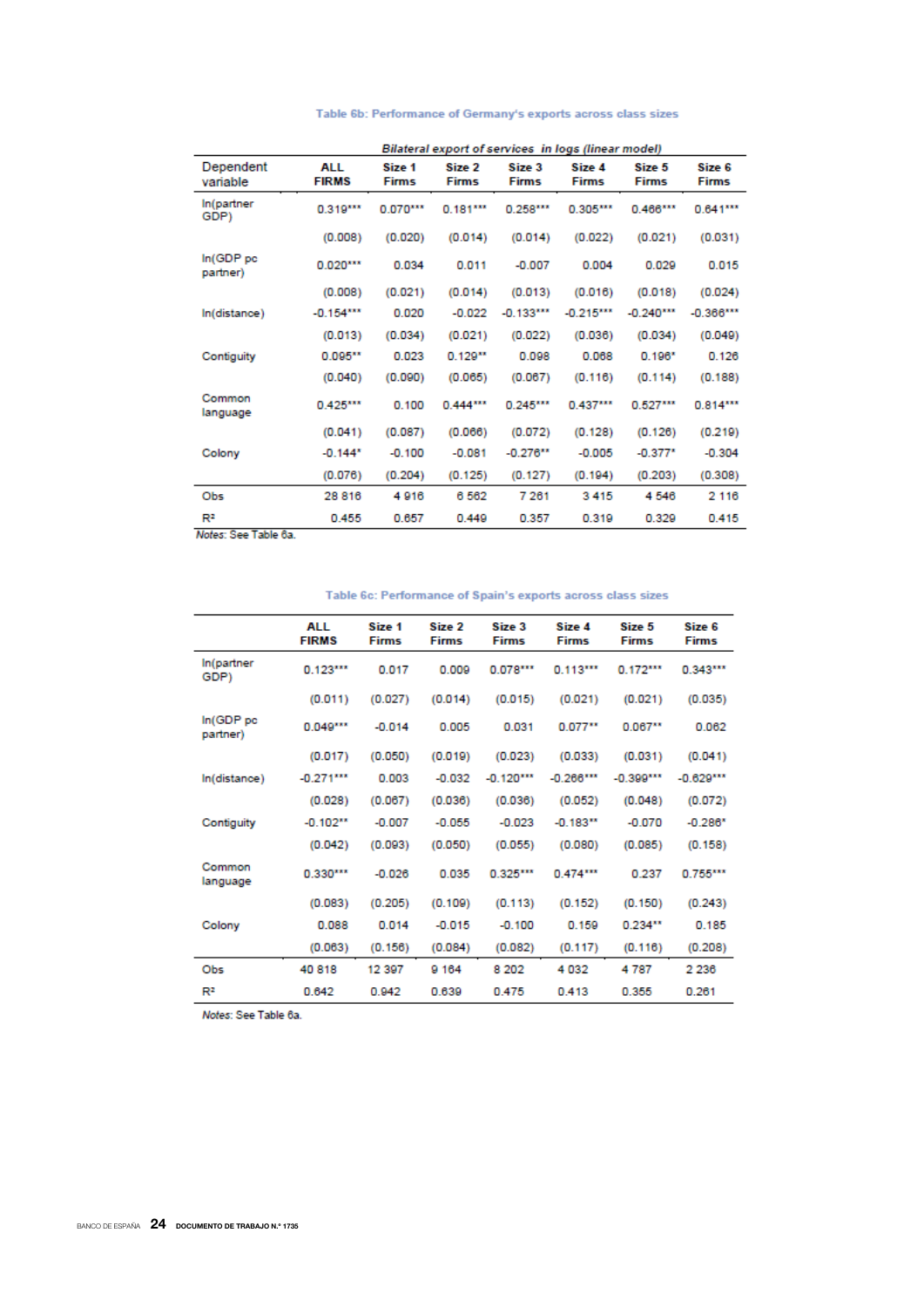|                                   | ALL<br><b>FIRMS</b> | Size 1<br><b>Firms</b> | Size 2<br><b>Firms</b> | Size 3<br><b>Firms</b> | Size 4<br><b>Firms</b> | Size 5<br><b>Firms</b> | Size 6<br><b>Firms</b> |
|-----------------------------------|---------------------|------------------------|------------------------|------------------------|------------------------|------------------------|------------------------|
| In(partner<br>GDP)                | $0.146***$          | 0.020                  | 0.017                  | $0.074***$             | $0.110***$             | $0.204***$             | $0.383***$             |
|                                   | (0.011)             | (0.028)                | (0.017)                | (0.014)                | (0.020)                | (0.019)                | (0.032)                |
| In (GDP <sub>pc</sub><br>partner) | $0.048***$          | 0.021                  | 0.002                  | 0.026                  | 0.031                  | 0.006                  | $0.074*$               |
|                                   | (0.019)             | (0.045)                | (0.025)                | (0.027)                | (0.031)                | (0.035)                | (0.041)                |
| In(distance)                      | $-0.166***$         | 0.020                  | $-0.027$               | $-0.075***$            | $-0.135***$            | $-0.222***$            | $-0.342***$            |
|                                   | (0.020)             | (0.058)                | (0.031)                | (0.027)                | (0.035)                | (0.036)                | (0.055)                |
| Contiguity                        | $0.186***$          | $-0.026$               | 0.117                  | $0.220**$              | $0.390***$             | $0.400***$             | $0.394*$               |
|                                   | (0.067)             | (0.205)                | (0.103)                | (0.089)                | (0.122)                | (0.131)                | (0.214)                |
| Common<br>language                | 0.018               | 0.037                  | $-0.018$               | $-0.056$               | $-0.016$               | 0.012                  | 0.029                  |
|                                   | (0.060)             | (0.195)                | (0.095)                | (0.079)                | (0.102)                | (0.113)                | (0.162)                |
| Colony                            | 0.511               |                        | $1.396***$             | $-0.580*$              | $-0.954$               |                        | 2.403***               |
|                                   | (0.648)             |                        | (0.376)                | (0.326)                | (0.821)                |                        | (0.694)                |
| Obs                               | 23 704              | 6452                   | 4886                   | 5023                   | 2 647                  | 3050                   | 1 646                  |
| R <sup>2</sup>                    | 0.601               | 0.931                  | 0.622                  | 0.436                  | 0.363                  | 0.319                  | 0.356                  |

Table 6d: Performance of Belgium's exports across class sizes

Notes: See Table 6a.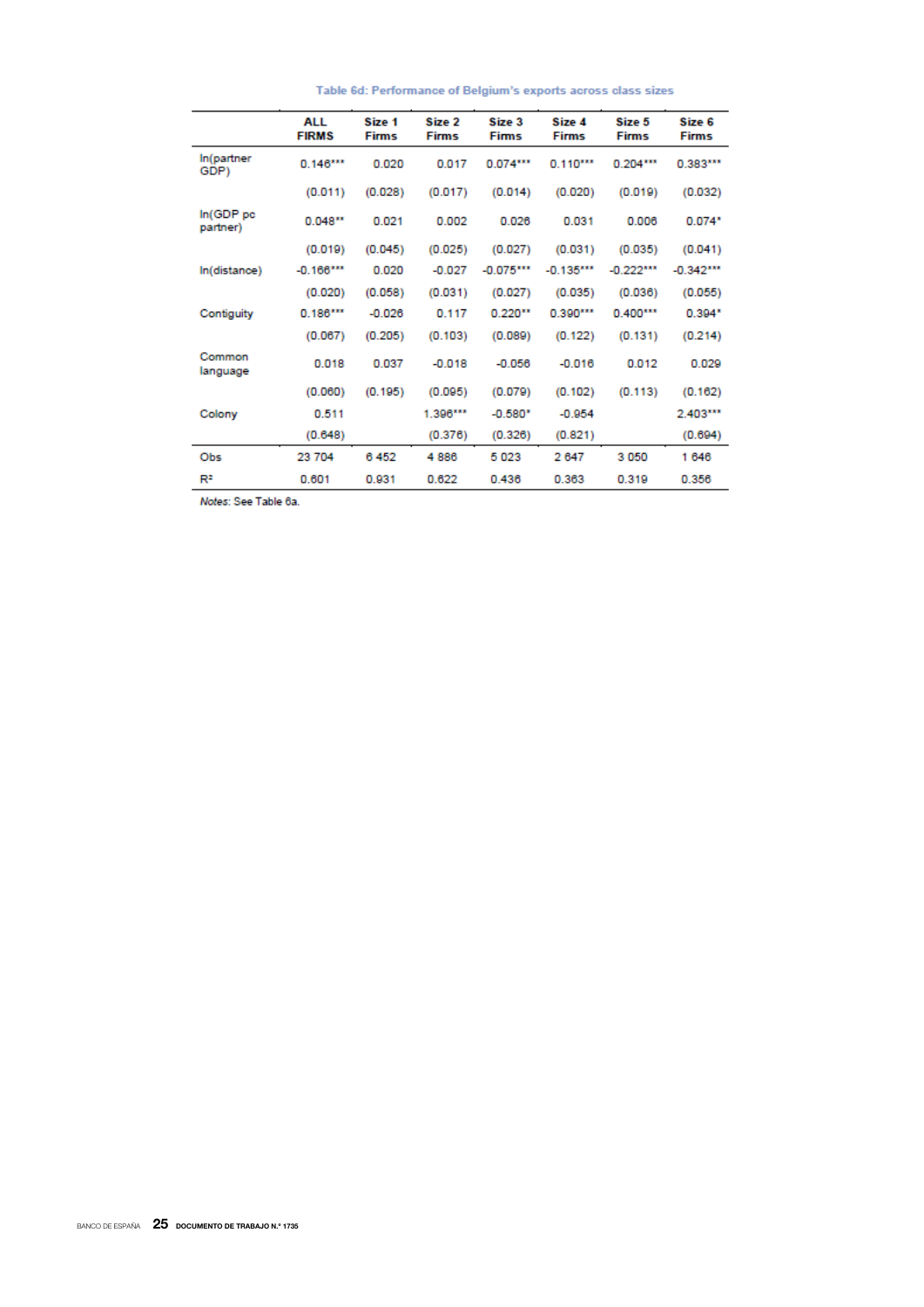|                          | 2003-<br>2004 | 2004-<br>2005 | 2005-<br>2006 | 2006-<br>2007 |
|--------------------------|---------------|---------------|---------------|---------------|
|                          |               |               |               |               |
| <b>FRANCE:</b>           |               |               |               |               |
| <b>Total growth rate</b> | 2.4           | 10.5          | $-2.9$        | $-0.2$        |
| Firm entry               | 9.8           | 11.0          | 6.3           | 7.8           |
| Firm exit                | $-8.1$        | $-7.0$        | $-8.3$        | $-10.4$       |
| Net firm                 | 1.7           | 4.0           | $-2.1$        | $-2.6$        |
| Country entry            | 12.1          | 9.5           | 7.2           | 9.5           |
| Country exit             | $-11.3$       | $-8.4$        | -12.4         | $-6.7$        |
| <b>Net country</b>       | 0.8           | 1.2           | $-5.2$        | 2.8           |
| Service entry            | 3.3           | 2.2           | 2.4           | 3.4           |
| Service exit             | -3.0          | $-2.1$        | -2.1          | -1.9          |
| <b>Net service</b>       | 0.3           | 0.1           | 0.3           | 1.5           |
| Intensive increases      | 24.6          | 26.7          | 24.9          | 23.0          |
| Intensive decreases      | $-25.0$       | $-21.5$       | $-20.8$       | $-24.9$       |
| Net intensive margin     | $-0.4$        | 5.2           | 4.0           | $-1.9$        |
| <b>GERMANY:</b>          |               |               |               |               |
| <b>Total growth rate</b> | 7.0           | 13.8          | 13.4          | 8.5           |
| Firm entry               | 6.6           | 8.4           | 7.1           | 5.9           |
| Firm exit                | -3.7          | $-3.1$        | $-2.1$        | -2.4          |
| Net firm                 | 2.9           | 5.3           | 5.0           | 3.6           |
| Country entry            | 5.2           | 4.2           | 4.8           | 3.5           |
| Country exit             | -3.5          | $-2.6$        | $-2.8$        | $-3.0$        |
| Net country              | 1.7           | 1.6           | 1.9           | 0.5           |
| Service entry            | 0.8           | 1.4           | 1.7           | 1.2           |
| Service exit             | $-1.1$        | $-0.6$        | $-1.1$        | $-0.8$        |
| <b>Net service</b>       | $-0.2$        | 0.8           | 0.6           | 0.5           |
| Intensive increases      | 25.5          | 29.4          | 25.8          | 25.0          |
| Intensive decreases      | -22.9         | $-23.2$       | -19.9         | $-21.0$       |
| Net intensive margin     | 2.6           | 6.2           | 5.9           | 4.0           |
| <b>SPAIN:</b>            |               |               |               |               |
| <b>Total growth rate</b> | 3.0           | 14.4          | 19.2          | 18.3          |
| Firm entry               | 11.4          | 13.1          | 15.9          | 13.1          |
| Firm exit                | -9.0          | $-8.3$        | -7.7          | $-14.6$       |
| Net firm                 | 2.4           | 4.8           | 8.3           | $-1.6$        |
| Country entry            | 10.0          | 11.2          | 12.8          | 10.8          |
| Country exit             | -9.0          | -8.7          | -8.8          | $-10.0$       |
| Net country              | 1.0           | 2.5           | 4.0           | 0.9           |
| Service entry            | 2.1           | 2.5           | 2.8           | 4.8           |
| Service exit             | -1.7          | $-1.8$        | $-2.2$        | $-2.1$        |
| <b>Net service</b>       | 0.4           | 0.7           | 0.6           | 2.7           |
| Intensive increases      | 25.3          | 29.5          | 29.9          | 35.4          |
| Intensive decreases      | $-26.1$       | $-23.1$       | $-23.6$       | $-19.1$       |
| Net intensive margin     | $-0.8$        | 6.4           | 6.3           | 16.3          |

# Table 7: Mid-point growth rates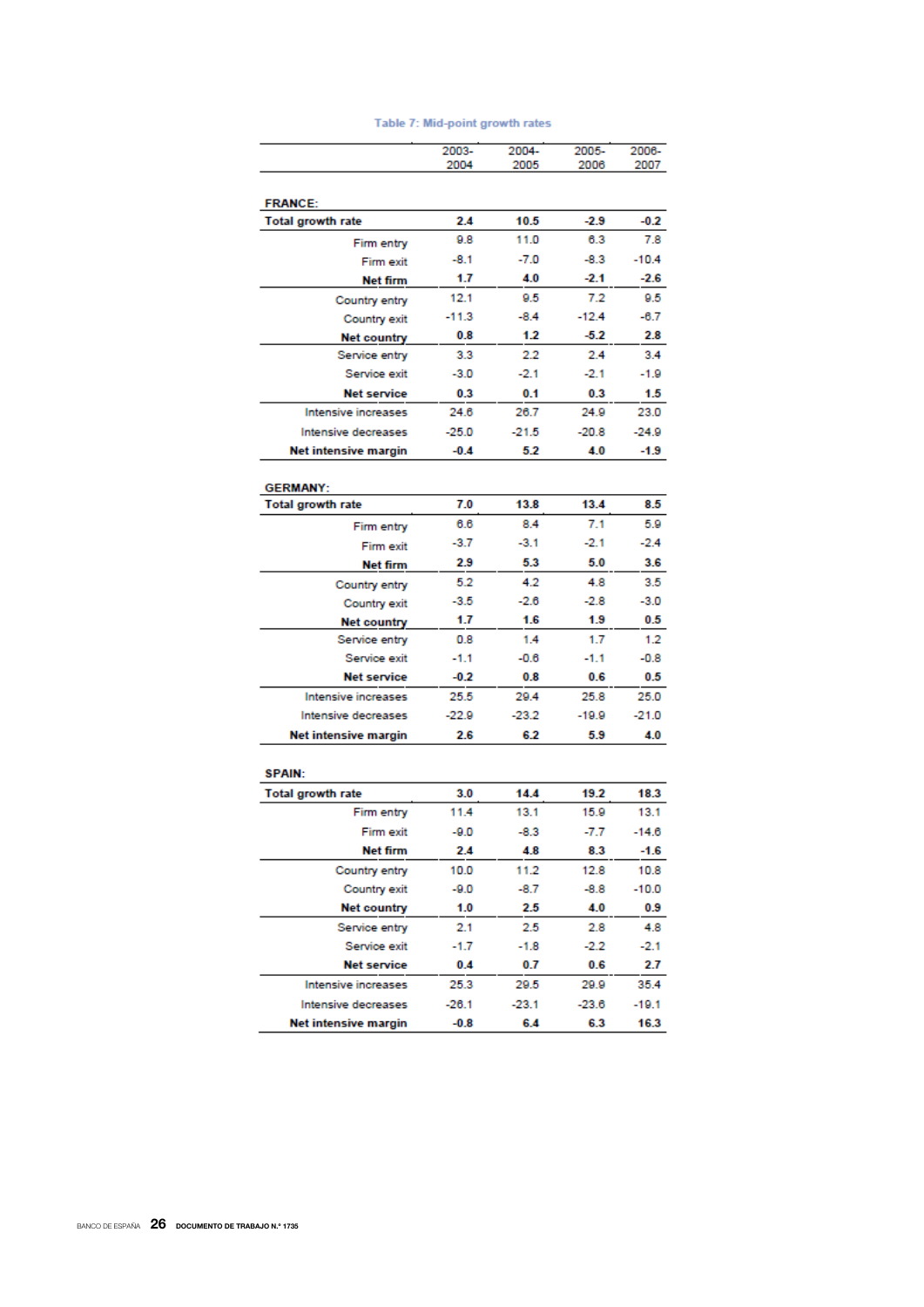|                          | 2003-   | 2004-   | 2005- | 2006- |
|--------------------------|---------|---------|-------|-------|
|                          | 2004    | 2005    | 2006  | 2007  |
| <b>BELGIUM:</b>          |         |         |       |       |
| <b>Total growth rate</b> | 9.2     | 2.9     |       |       |
| Firm entry               | 5.8     | 10.2    |       |       |
| Firm exit                | -5.9    | $-4.5$  |       |       |
| Net firm                 | $-0.1$  | 5.7     |       |       |
| Country entry            | 6.9     | 7.9     |       |       |
| Country exit             | $-6.6$  | $-6.4$  |       |       |
| Net country              | 0.3     | 1.5     |       |       |
| Service entry            | 3.3     | 1       |       |       |
| Service exit             | $-0.8$  | $-1.4$  |       |       |
| <b>Net service</b>       | 2.5     | $-0.4$  |       |       |
| Intensive increases      | 29.1    | 24.6    |       |       |
| Intensive decreases      | $-22.7$ | $-28.5$ |       |       |
| Net intensive margin     | 6.4     | $-3.9$  |       |       |

# Table 7 (continued): Mid-point growth rates

Notes: This table shows contributions to export growth in percent. Results for Belgium for 2005 onwards have been omitted due to a switch to a survey-based data collection approach.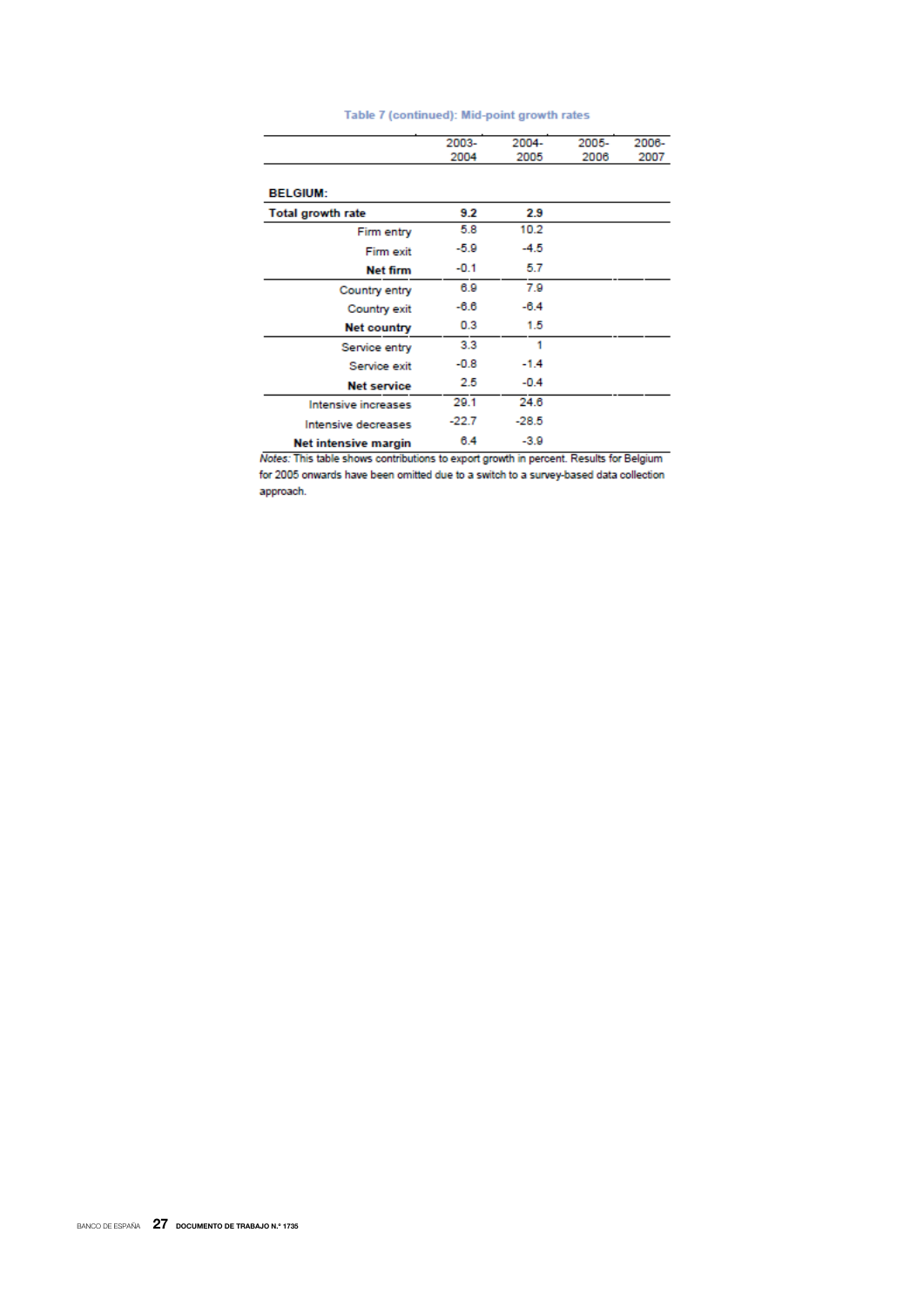#### **Appendix**

#### *Appendix A: Data*

Table A1 below presents information relevant for comparability of the four data sets within country over time and across countries.

|                     | Belgium                                                            | France                                              | Germany                                                                               | Spain                                                                                        |  |
|---------------------|--------------------------------------------------------------------|-----------------------------------------------------|---------------------------------------------------------------------------------------|----------------------------------------------------------------------------------------------|--|
| Period              | 2003-2007                                                          | 2003-2007                                           | 2003-2007                                                                             | 2001-2007                                                                                    |  |
| Reporting threshold | until 2005<br>12,500 Euro                                          | 12,500 Euro                                         | 12,500 Euro                                                                           | 12,500 Euro                                                                                  |  |
|                     | survey afterwards                                                  | after 2008 50,000<br>Euro                           |                                                                                       |                                                                                              |  |
| Number of           |                                                                    |                                                     |                                                                                       |                                                                                              |  |
| Service codes       | 30                                                                 | 13                                                  | 20<br>21                                                                              |                                                                                              |  |
| Countries           | 112-209                                                            | 186-202                                             | 202-213                                                                               | 171-197                                                                                      |  |
| <b>Firms</b>        | number of exporting<br>firms increases by 50<br>percent until 2005 | number of exporting<br>firms decreases over<br>time | relatively few firms,<br>number of exporting<br>increases by 50<br>percent until 2007 | relatively many firms.<br>number of exporting<br>firms increases by 50<br>percent until 2007 |  |
| Sector definition   | NACE Rev. 1.1                                                      | NACE Rev. 1.1                                       | NACE Rev. 1.1                                                                         | NACE Rev. 2                                                                                  |  |

#### **Table A1: Data Comparability**

#### *Data details by country:*

#### Belgian data

The National Bank of Belgium collects data on international trade in services in order to compile statistics for the balance of payments. From 1995 to 2005 every firm exporting or importing services was obliged to declare all transactions above 12,500 Euro to the National Bank of Belgium. For more details about the collection system, see Ariu (2016a). From 2006 onwards the system switched to a survey-based collection system structured to be representative of all firms, sectors, services and destinations. For more information on the collection system, please refer to Ariu (2016b).

### French data

French trade in services statistics are collected by the Banque de France. There are two main sources in the balance of payments for non-travel related data: the largest companies declarations and the General Direct Reporting System (DDG). Roughly 500 companies are identified as having a threshold higher than 30 million Euro for annual international sales or purchases of any type of services. These statistics are reported monthly and are mandatory by law. For other companies, the international transaction reporting system (CRP) applies, in which banks complete statements concerning the transactions made by their clients. Again, this is reported on a monthly basis. From 2001 to 2008, every service transaction exceeding 12,500 Euro had to be reported.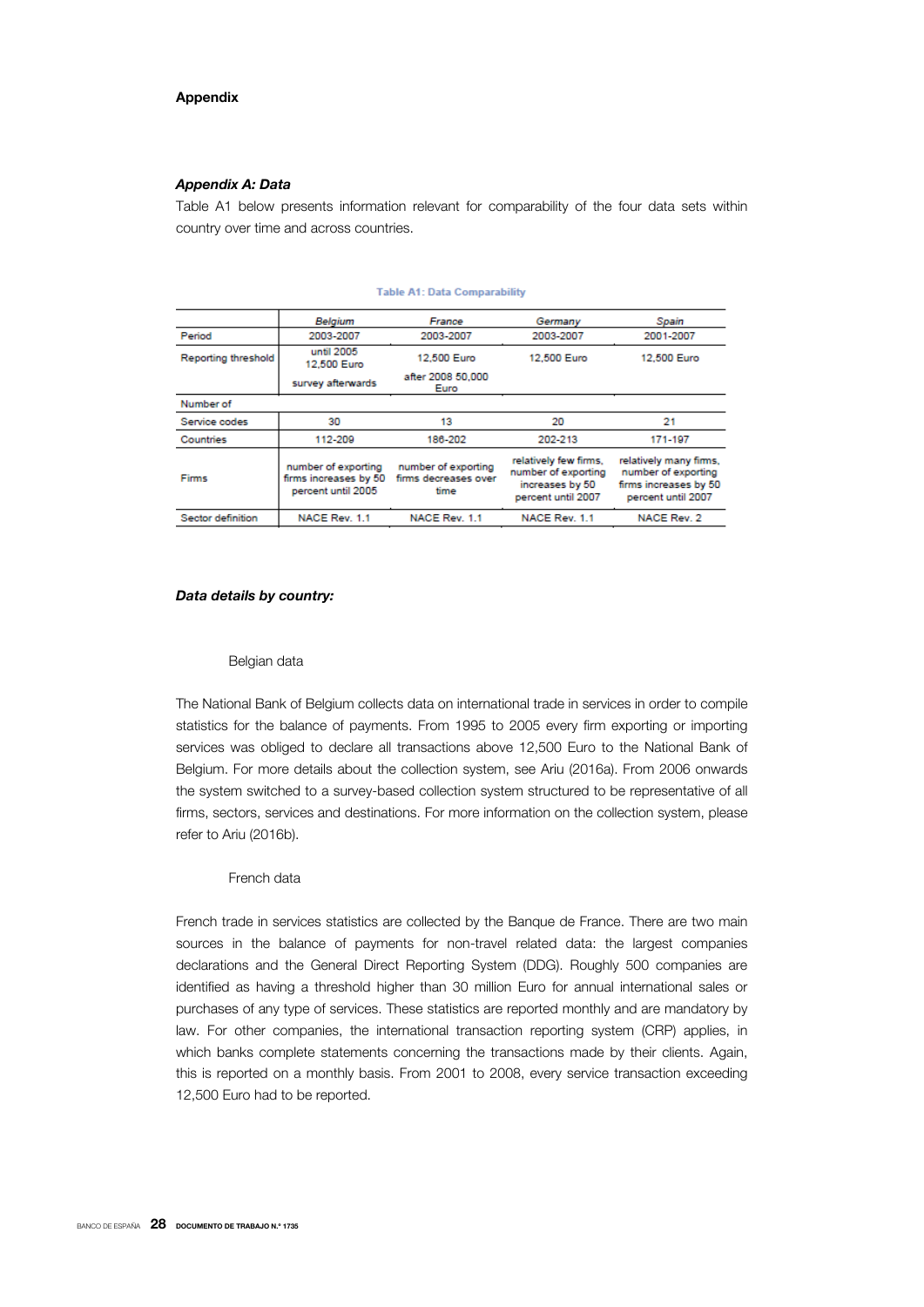#### German data

Germany's Statistics on International Trade in Services gives detailed information on international service transactions carried out by German residents. It is mandatory for German firms (including banks), individuals and public authorities to report their service transactions vis-à-vis nonresidents that exceed 12,500 Euro or an equivalent amount in another currency. Since the focus of this study is on firms' engagement in service trade, however, we drop information on households and public institutions. The data include mode one, two and four of the GATS modes and thus exclude services sales from commercial presence abroad (mode three).

# Spanish data

Until 2012, the data on International Trade in Services (excluding the Travel item) in the Spanish BOP was obtained from the International Transaction reporting System (ITRS), complemented with other data sources. The ITRS was operated by the Bank of Spain, and recorded all transactions between residents and non-residents, including firms, individuals and public authorities, whether they were settled through an account held in a resident financial institution or in a non-resident financial institution. The ITRS also recorded transactions settled through intercompany accounts. From 2001 to 2007, every service transaction exceeding 12,500 Euro had to be reported. This threshold was raised to 50,000 Euro from 2008 onwards. In 2013, the ITRS was replaced by the International Trade in Services Survey (ITSS), which is collected by the National Statistics Office and used as the basic statistical source for the compilation of the Other services item of the balance of payments. The ITSS provides information on exports and imports of non-tourist services according to the Extended Balance of Payments Services Classification (EBOPS), as well as geographical areas and countries involved.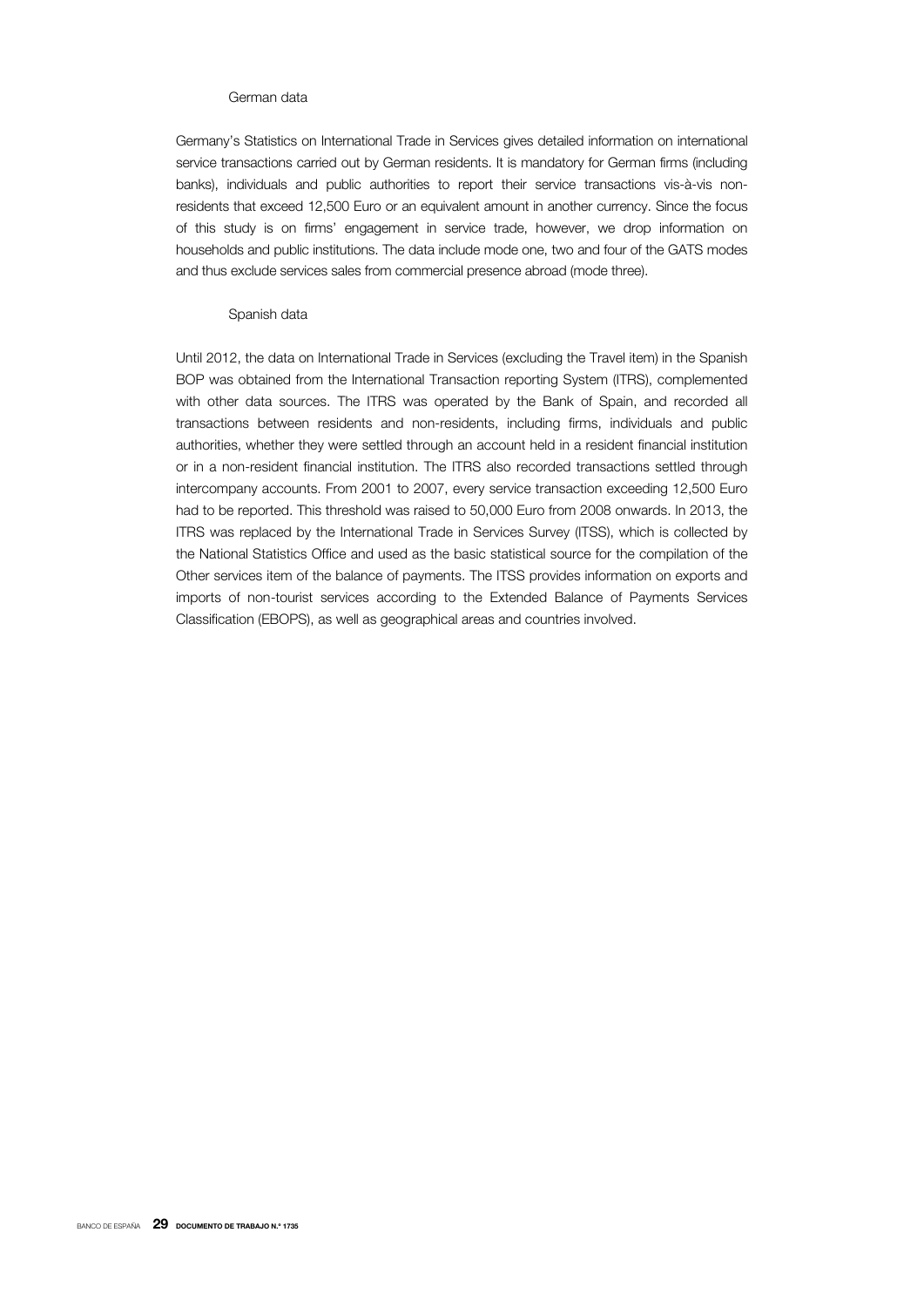# *Appendix B: Additional Results*

| Year            | Communication | Construction | <b>IT</b> services | Patents | Other business<br>services | Other<br>services |  |  |
|-----------------|---------------|--------------|--------------------|---------|----------------------------|-------------------|--|--|
| <b>FRANCE:</b>  |               |              |                    |         |                            |                   |  |  |
| 2003            | 0.06          | 0.11         | 0.06               | 0.15    | 0.57                       | 0.05              |  |  |
| 2004            | 0.06          | 0.10         | 0.06               | 0.17    | 0.57                       | 0.04              |  |  |
| 2005            | 0.07          | 0.10         | 0.05               | 0.18    | 0.56                       | 0.04              |  |  |
| 2006            | 0.08          | 0.11         | 0.06               | 0.19    | 0.53                       | 0.03              |  |  |
| 2007            | 0.08          | 0.14         | 0.05               | 0.24    | 0.48                       | 0.03              |  |  |
| <b>GERMANY:</b> |               |              |                    |         |                            |                   |  |  |
| 2003            | 0.06          | 0.16         | 0.15               | 0.02    | 0.57                       | 0.03              |  |  |
| 2004            | 0.06          | 0.14         | 0.16               | 0.02    | 0.59                       | 0.03              |  |  |
| 2005            | 0.06          | 0.18         | 0.14               | 0.02    | 0.57                       | 0.03              |  |  |
| 2006            | 0.07          | 0.18         | 0.15               | 0.03    | 0.56                       | 0.02              |  |  |
| 2007            | 0.06          | 0.17         | 0.16               | 0.03    | 0.57                       | 0.02              |  |  |
| <b>SPAIN:</b>   |               |              |                    |         |                            |                   |  |  |
| 2003            | 0.06          | 0.05         | 0.16               | 0.03    | 0.66                       | 0.04              |  |  |
| 2004            | 0.06          | 0.05         | 0.15               | 0.02    | 0.67                       | 0.04              |  |  |
| 2005            | 0.06          | 0.06         | 0.16               | 0.02    | 0.65                       | 0.04              |  |  |
| 2006            | 0.05          | 0.06         | 0.14               | 0.03    | 0.68                       | 0.04              |  |  |
| 2007            | 0.05          | 0.10         | 0.14               | 0.01    | 0.66                       | 0.04              |  |  |
|                 |               |              |                    |         |                            |                   |  |  |
| <b>BELGIUM:</b> |               |              |                    |         |                            |                   |  |  |
| 2003            | 0.14          | 0.09         | 0.18               | 0.07    | 0.50                       | 0.02              |  |  |
| 2004            | 0.15          | 0.11         | 0.15               | 0.05    | 0.52                       | 0.02              |  |  |
| 2005            | 0.13          | 0.14         | 0.15               | 0.06    | 0.50                       | 0.02              |  |  |
| 2006            | 0.17          | 0.12         | 0.15               | 0.06    | 0.49                       | 0.03              |  |  |
| 2007            | 0.13          | 0.11         | 0.16               | 0.06    | 0.52                       | 0.03              |  |  |

# Table B1: Share of service categories in total exports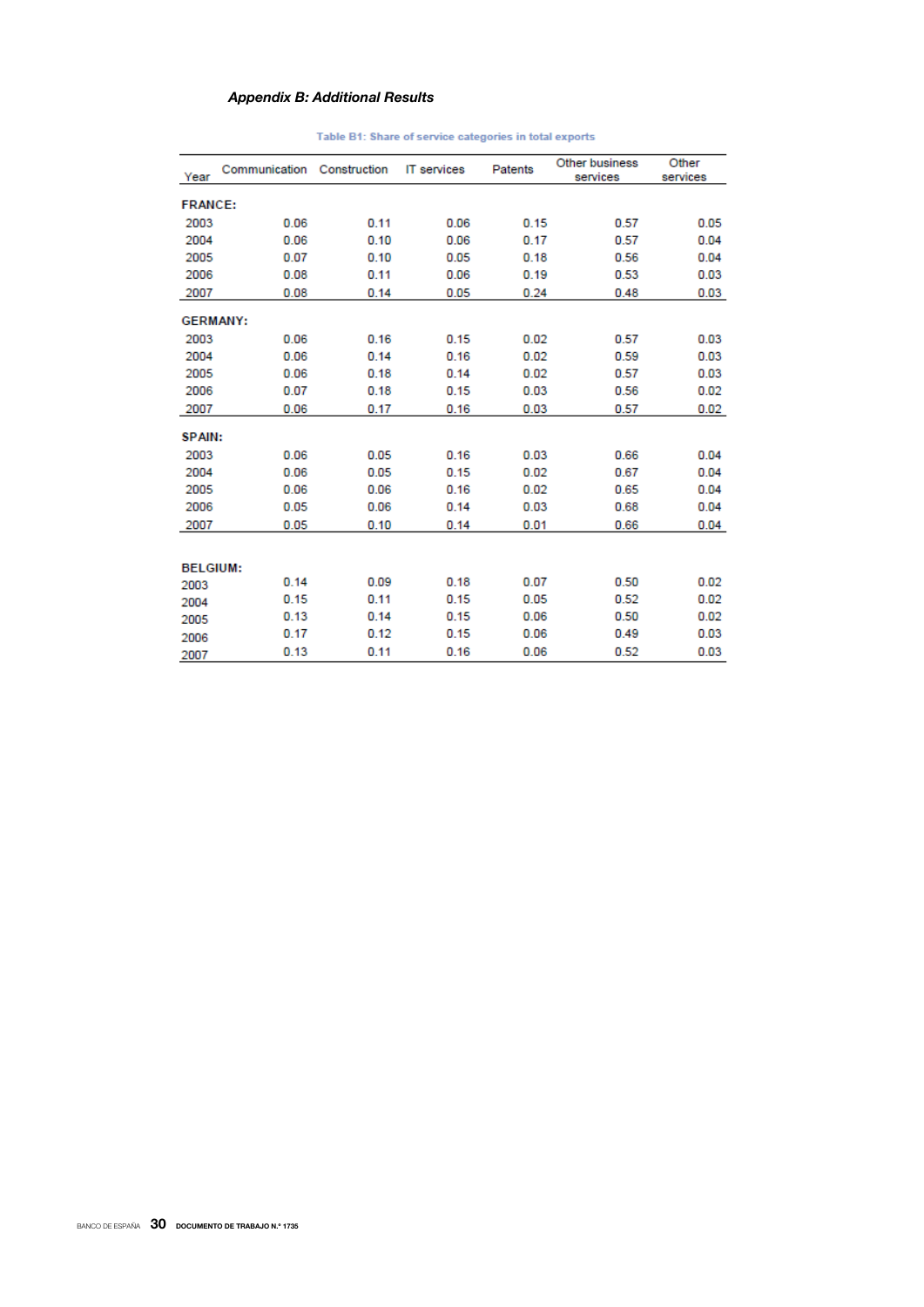## BANCO DE ESPAÑA PUBLICATIONS

#### WORKING PAPERS

- 1621 ADRIAN VAN RIXTEL, LUNA ROMO GONZÁLEZ and JING YANG: The determinants of long-term debt issuance by European banks: evidence of two crises.
- 1622 JAVIER ANDRÉS, ÓSCAR ARCE and CARLOS THOMAS: When fiscal consolidation meets private deleveraging.
- 1623 CARLOS SANZ: The effect of electoral systems on voter turnout: evidence from a natural experiment.
- 1624 GALO NUÑO and CARLOS THOMAS: Optimal monetary policy with heterogeneous agents.
- 1625 MARÍA DOLORES GADEA, ANA GÓMEZ-LOSCOS and ANTONIO MONTAÑÉS: Oil price and economic growth: a long story?
- 1626 PAUL DE GRAUWE and EDDIE GERBA: Stock market cycles and supply side dynamics: two worlds, one vision?
- 1627 RICARDO GIMENO and EVA ORTEGA: The evolution of inflation expectations in euro area markets.
- 1628 SUSANA PÁRRAGA RODRÍGUEZ: The dynamic effect of public expenditure shocks in the United States.
- 1629 SUSANA PÁRRAGA RODRÍGUEZ: The aggregate effects of government incometransfer shocks EU evidence.
- 1630 JUAN S. MORA-SANGUINETTI, MARTA MARTÍNEZ-MATUTE and MIGUEL GARCÍA-POSADA: Credit, crisis and contract enforcement: evidence from the Spanish loan market.
- 1631 PABLO BURRIEL and ALESSANDRO GALESI: Uncovering the heterogeneous effects of ECB unconventional monetary policies across euro area countries.
- 1632 MAR DELGADO TÉLLEZ, VÍCTOR D. LLEDÓ and JAVIER J. PÉREZ: On the determinants of fiscal non-compliance: an empirical analysis of Spain's regions.
- 1633 OMAR RACHEDI: Portfolio rebalancing and asset pricing with heterogeneous inattention.
- 1634 JUAN DE LUCIO, RAÚL MÍNGUEZ, ASIER MINONDO and FRANCISCO REQUENA: The variation of export prices across and within firms.
- 1635 JUAN FRANCISCO JIMENO, AITOR LACUESTA, MARTA MARTÍNEZ-MATUTE and ERNESTO VILLANUEVA: Education, labour market experience and cognitive skills: evidence from PIAAC.
- 1701 JAVIER ANDRÉS, JAVIER J. PÉREZ and JUAN A. ROJAS: Implicit public debt thresholds: an empirical exercise for the case of Spain.
- 1702 LUIS J. ÁLVAREZ: Business cycle estimation with high-pass and band-pass local polynomial regression.
- 1703 ENRIQUE MORAL-BENITO, PAUL ALLISON and RICHARD WILLIAMS: Dynamic panel data modelling using maximum likelihood: an alternative to Arellano-Bond.
- 1704 MIKEL BEDAYO: Creating associations as a substitute for direct bank credit. Evidence from Belgium.
- 1705 MARÍA DOLORES GADEA-RIVAS, ANA GÓMEZ-LOSCOS and DANILO LEIVA-LEON: The evolution of regional economic interlinkages in Europe.
- 1706 ESTEBAN GARCÍA-MIRALLES: The crucial role of social welfare criteria for optimal inheritance taxation.
- 1707 MÓNICA CORREA-LÓPEZ and RAFAEL DOMÉNECH: Service regulations, input prices and export volumes: evidence from a panel of manufacturing firms.
- 1708 MARÍA DOLORES GADEA, ANA GÓMEZ-LOSCOS and GABRIEL PÉREZ-QUIRÓS: Dissecting US recoveries.
- 1709 CARLOS SANZ: Direct democracy and government size: evidence from Spain.
- 1710 HENRIQUE S. BASSO and JAMES COSTAIN: Fiscal delegation in a monetary union: instrument assignment and stabilization properties.
- 1711 IVÁN KATARYNIUK and JAIME MARTÍNEZ-MARTÍN: TFP growth and commodity prices in emerging economies.
- 1712 SEBASTIAN GECHERT, CHRISTOPH PAETZ and PALOMA VILLANUEVA: Top-down vs. bottom-up? Reconciling the effects of tax and transfer shocks on output.
- 1713 KNUT ARE AASTVEIT, FRANCESCO FURLANETTO and FRANCESCA LORIA: Has the Fed responded to house and stock prices? A time-varying analysis.
- 1714 FÁTIMA HERRANZ GONZÁLEZ and CARMEN MARTÍNEZ-CARRASCAL: The impact of firms' financial position on fixed investment and employment. An analysis for Spain.
- 1715 SERGIO MAYORDOMO, ANTONIO MORENO, STEVEN ONGENA and MARÍA RODRÍGUEZ-MORENO: "Keeping it personal" or "getting real"? On the drivers and effectiveness of personal versus real loan guarantees.